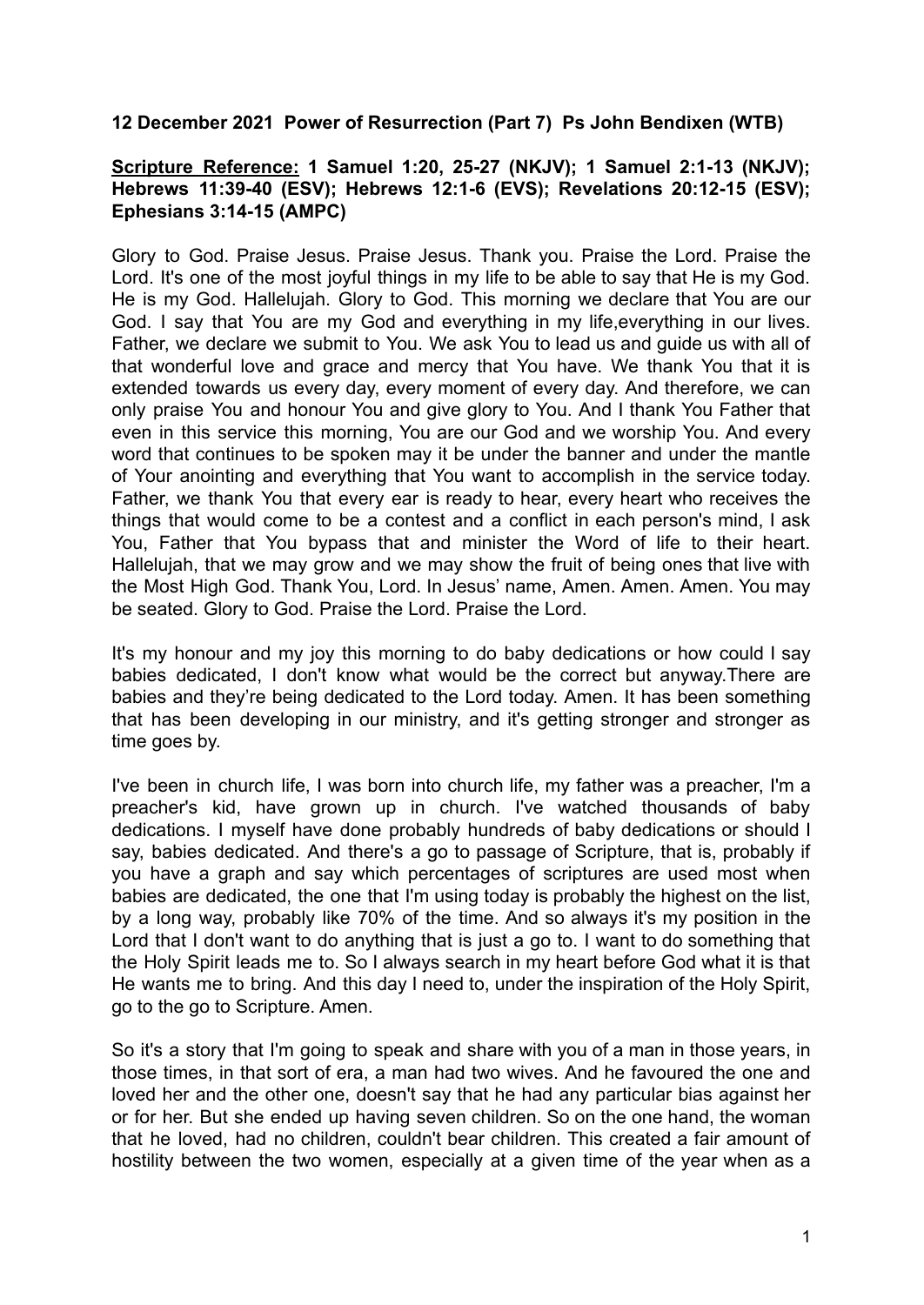ceremony, a religious ceremony, a covenant ceremony, they would go up and do Passover. And they would go up to the city and they would make sacrifices.

The Bible says that this husband would give his wife with the seven children, he would each give them an offering that they could take and give to the Lord as they went up for a ceremony. But to the wife that had no children, he gave her double what he gave all of them together. But every year when they were to go up, she would be ridiculed, and she would be despised with words and with many actions, and many things, she would be despised by the one who had children. Because in those days, if a woman would not bear children, then she was looked down upon as God had forsaken her and there was something wrong with her. And so she was despised and ridiculed and mocked by the other woman. And as the years went by her grief and her sorrow for not being able to bear a child grew stronger and stronger until she had a communication with her husband. He said to her, "Is my love for you, not worth more than 10 sons?" And she said, "Of course, but I still want to have a child." And so she goes up with him and while they have the ceremony, she eats nothing, she's fasting. And she has a private moment where she goes into the sanctuary. She's very quiet and sitting and she's communicating with God deep in her heart. And so the words that are formed on her lips are words that are so quiet that no one can hear them, only her. The high priest, Eli or the priest Eli is actually watching and observing, and he thinks she's drunk. He comes to talk to her and he basically tells her, "Hey woman, you must stop your drinking, and go and do what you're supposed to do." She says, "I'm not drinking, I'm full of sorrow, petition before the Lord." And this Eli then answered and said, "Go in peace, and the God of Israel, grant you petition, grant your petition, which you have asked Him." Just in a moment, there is a communication between the priest and this woman, and he speaks words over her that are ordered by God. He came to tell her to stop being drunk, and he ends up prophesying her future.

This is quite a remarkable thing, because **<sup>20</sup>So it came to pass in the process of time that Hannah conceived and bore a son, and called his name Samuel, saying, "Because I have asked for him from the Lord." (1 Samuel 1:20 NKJV).** I have asked for him from the Lord. Well, she had, she had made a promise to the Lord that if He would give her son, she would give him back to God. And so the next year comes around, and they are supposed to go up to the sanctuary, but the child has not yet weaned off the breast. And so she says, I'm not going this year until the child is weaned. And then the next year, the child has weaned or in the process of time the child is weaned and she then goes with her husband up to the temple. And verse 25, says, **<sup>25</sup>Then they slaughtered a bull, and brought the child to Eli. <sup>26</sup>And she said, "O my lord! As your soul lives, my lord, I am the woman who stood by you here, praying to the Lord. <sup>27</sup>For this child I prayed, and the Lord has granted me my petition which I asked of Him. <sup>28</sup>Therefore I also have lent him to the Lord; as long as he lives he shall be lent to the Lord." So they worshipped the Lord there (1 Samuel 1:25-27 NKJV).**

So this is an important thing that she had her vow before God and she's now fulfilling her vow. And she says, "I know he's my son, but I'm lending him to the Lord." Well, that's the way the Scripture is translated here. But, in reality, she gave him to the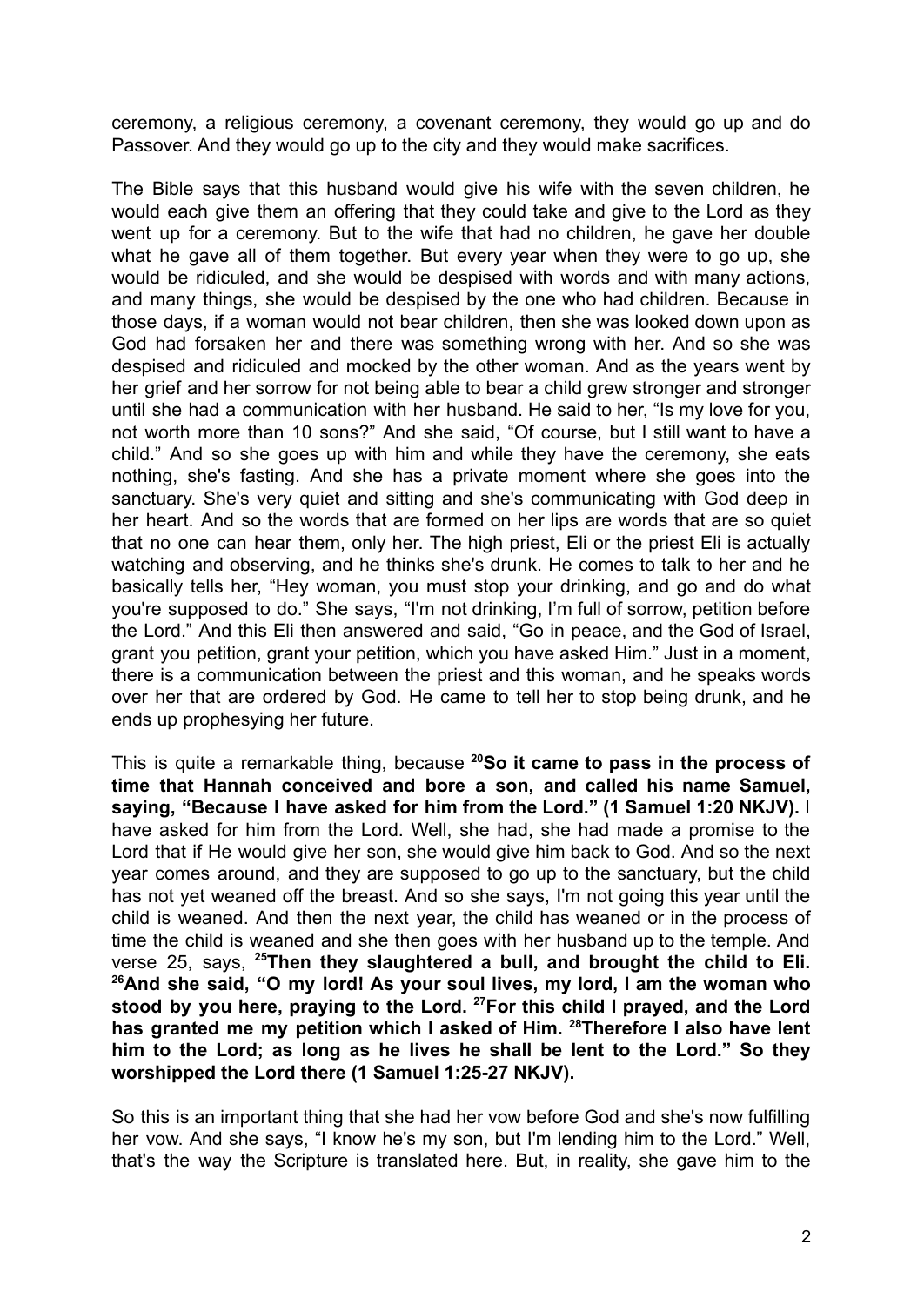Lord. I want to just read without stopping, I'm going to read what she then declares as she presents her son to the Lord. **<sup>1</sup>And Hannah prayed and said, "My heart rejoices in the Lord. My horn is exalted in the Lord. I smile at my enemies because I rejoice in Your salvation. <sup>2</sup>No one is holy like the Lord, for there is none besides You, nor is there any rock like our God. <sup>3</sup>Talk no more so very proudly; let no arrogance come from your mouth, for the Lord is the God of knowledge; and by Him actions are weighed. <sup>4</sup>The bows of the mighty men are broken, and those who stumbled are girded with strength. <sup>5</sup>Those who are full have hired themselves out for bread, and the hungry have ceased to hunger. Even the barren has borne seven, and she who has many children has become feeble. <sup>6</sup>The Lord kills and makes alive; He brings down to the grave and** He **brings up. <sup>7</sup>The Lord makes poor and makes rich; He brings low and lifts up. <sup>8</sup> He raises the poor from the dust and lifts the beggar from the ash heap, to set among princes and make them inherit the throne of glory. For the pillars of the earth are the Lord's, and He has set the world upon them. <sup>9</sup>He will guard the feet of His saints,** and **the wicked shall be silent in darkness. For by strength no man shall prevail. <sup>10</sup>The adversaries of the Lord shall be broken in pieces; from heaven He will thunder against them. The Lord will judge the ends of the earth.** And **He will give strength to His king, and exalt the horn of His anointed. <sup>11</sup>Then Elkanah went to his house at Ramah. But the child** remained to the Lord and the child **ministered to the Lord, before Eli, the priest.**

I just want to read the next little verse to you. And the next verse, and it says, **<sup>12</sup>Now the sons of Eli were corrupt; they did not know the Lord. <sup>13</sup>And the priest's custom with the people was that when any man offered a sacrifice, the priest's servant would come with a three-pronged fleshhook in his hand while the meat was boiling (1 Samuel 2:1-13 NKJV).** Part of this was that they would begin to take things for themselves and they began a commercial enterprise in the house of the Lord. The sons of Eli, the same priest Eli that prophesied and the fulfilment of the prophecy came to pass.

And so, it is in my heart to share with those that are here today, that God indeed loves every single one of the people that would consider Him to be his God. He loves all people across all nations, but those that choose to serve Him and those who choose to love him, He has something special for them. It doesn't matter what happens in the world around you, it doesn't matter if there's poverty, it doesn't matter if there's all manner of things that happen. God is going to raise up and lift up and bring up the hungry, the weak, the people that seem to have no real future. God is going to raise them up. This should be good news. This should be good news.

There is no greater thing, there is no greater thing for any being that is born into the earth, there is no greater thing that you can do, than to give your heart to the Most High God, to give your heart to Jesus Christ, to receive Him as your Lord and Saviour, to have Him live in your heart. There is no greater joy, there is no greater peace that you can have, there is no greater event that can be greater than the one where you have a meeting with the Most High God.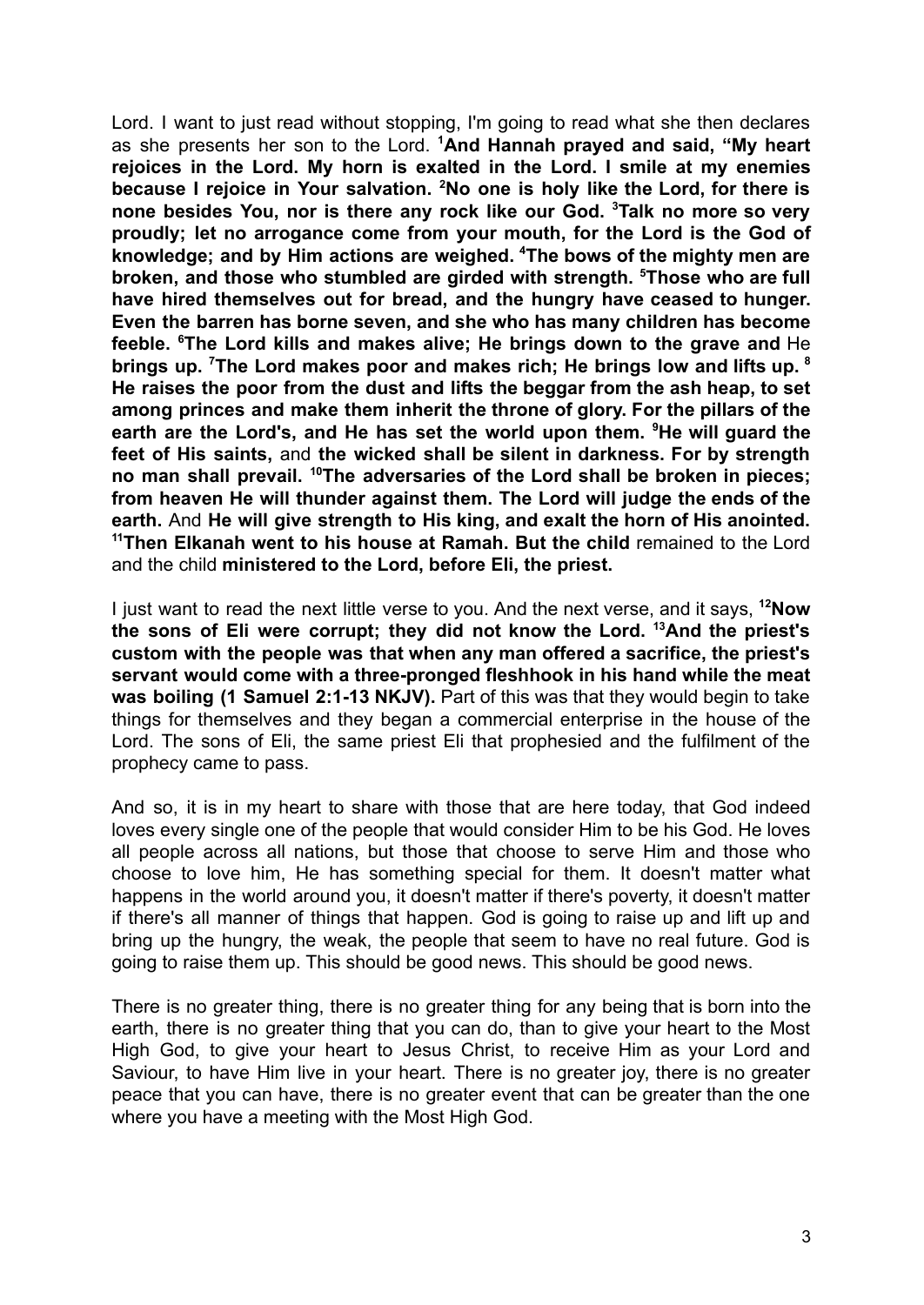Then, I have to say that as a parent, we tend to be ones that, responsible parents, actually tend to be people that raise their children, and take ownership of the responsibility to raise their children at every level. But I have news for you and the news is that your ownership of your child actually belongs to the Lord. What you do with your child is a very short time and before you know it, they grow up, and they become young adults and they've got choices to make for themselves. For a time when they are young, and the little ones that we're going to be dedicating this morning, you know, for a while it seems like they're very dependent. It seems like they're never going to grow up because for the first five years or ten years of their life, they're so dependent. They're so integrated into the family life. And then before you know it, they're teenagers and then it seems like all chaos breaks loose in the house. Right? Then, after the chaos there seems to come a settling down, hopefully. But you come to realise actually that they are now beginning to discover themselves. And it's very, very important that we as parents raise our children to love God more than they love us. It is important for us as parents to raise our children to devote and dedicate themselves to God more than they do to the future that they can plan for themselves. It's important that we give them the space to recognise and honour and love God more than anything that they might wish to desire for themselves or that you as parents desire for them. Because what strength of character, what devotion, what gratitude to God does it take for a woman who's never had any children, and actually been put through the wringer as you might say because she couldn't have children. What gratitude in her heart that she would bring her young son, three years old, more or less, and bring him to the house of the Lord, and then leave him there and go home, knowing that she will see him next year same time for a few days? And then going and knowing that next year same time, she may see him for a few days, but she may not even talk to him. Because now he's not hers to raise. He's not hers to love on. He's not hers to put a value system in. He is given to God.

Well, God made a plan, where He used a priest who could not raise his own children up with that same view because his own sons lived in the temple corrupted. God then judged Eli and his sons, and the end of their service to God came to an end because he, Eli, did not take charge of raising his sons properly in the house of the Lord. And so, I don't want to tell you how gruesome the rest of the story is but the rest of the story is that they all died horrible deaths because they corrupted the house of God. In that same house, in that same temple, Samuel was raised. But that same temple he was raised, and God chose to speak to him and bypass all of the so-called people that would represent God and speak to a child and raise him up to be a prophet. A prophet that would end up putting a king in office, he would end up removing that king's anointing, if you like, or at least, prophesying that he would be no more and placing the anointing on David, and that King David, the throne of King David, and the worship of King David, and the tabernacle of King David would last forever through Jesus. Same prophet, same child. What glory can our children do if we give them to God? What amazing deeds can they achieve if they are given to God? Hallelujah.

I felt it particularly weighty for me to minister this this morning, because we have young adults that had a lot of promise placed before them in the future of their natural life. They were ready, poised, finishing high school. They were ready, poised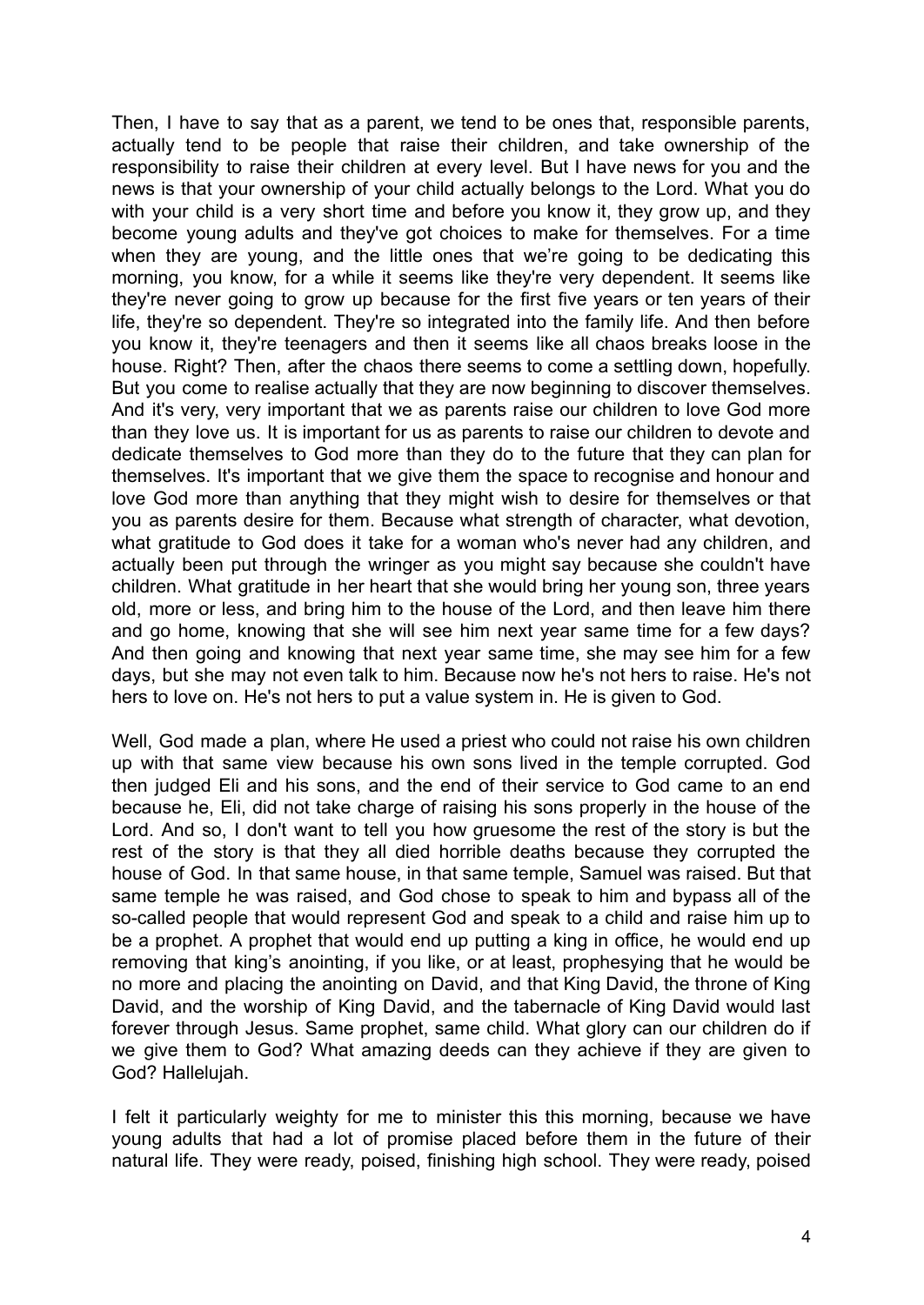to enter into a system that would welcome them and embrace them, because of what they could achieve and take all their potential, all their skill, all their talent, and say, "Give it to us. We'll use it, we know what to do with it, we'll take it, and we'll direct it." But they chose to give their lives to God first, and see what God would want to do with it before they chose anything else.

And so, it's significant for me that right at the end of this year, we are doing a baby dedication - at a time in COVID, when actually, you know, these things haven't been done because of COVID, and many other reasons. But here we are today. We are here, ready to give ourselves to God. We are ready here to give little ones - to present them to the Most High God. Hallelujah. Praise the Lord.

So, I need to ask my wife, Pastor Sharon, to join me and I'm going to ask for the following parents to come up and bring their children: Miles and Liesl Mulder, Wynand and Sarah Deysel, Garth and Marcelle Bendixen, Charlee Ferreira, Desmond and Madelein McClellan. Hallelujah. Glory to God. We will come down there.

I understand that there are friends and grandparents that are here today of some of them that we are praying over. You are welcome. I am glad you are here, wherever you may be. Hallelujah. Praise the Lord. We've got the whole Bendixen clan up here today. Hallelujah. Glory to God. Good to see you guys. Hallelujah. Praise the Lord. Hallelujah.

Well, this is a real joyful occasion. And what I'm going to do, Pastor Sharon and I, we are going to pray for you. So we are not scared of noisy children. So you guys relax out there. It doesn't matter to me how much noise they make. Okay, we are here to pray for them. We know that they are little. And so, be at peace. Hallelujah. And so I just want to pray over you first, and then we'll lay hands on your children. Hallelujah.

Father, we pray that as these have come before You, they are bringing their children to You, Lord. They are bringing their children to You. We ask You to take them, Father. This is what this is all about - we are dedicating, and we ask You, Father that as we dedicate, these parents are dedicating, that these children will be devoted to You in their lives. They will love You all the days of their lives, Father. Hallelujah.

Pastor Sharon: Follow You. Amen.

## Pastor John:

Yes, they will follow You. And we ask Father that for all of these up here today, that You will give them, the parents, wisdom and understanding. You will give them knowledge, supernatural knowledge, knowledge that passes human understanding, a capacity for love, a capacity for understanding and wisdom, and all the things that they need to parent in the ways of God. We thank You for it, Lord. Hallelujah. Hallelujah, in Jesus' name. Hallelujah.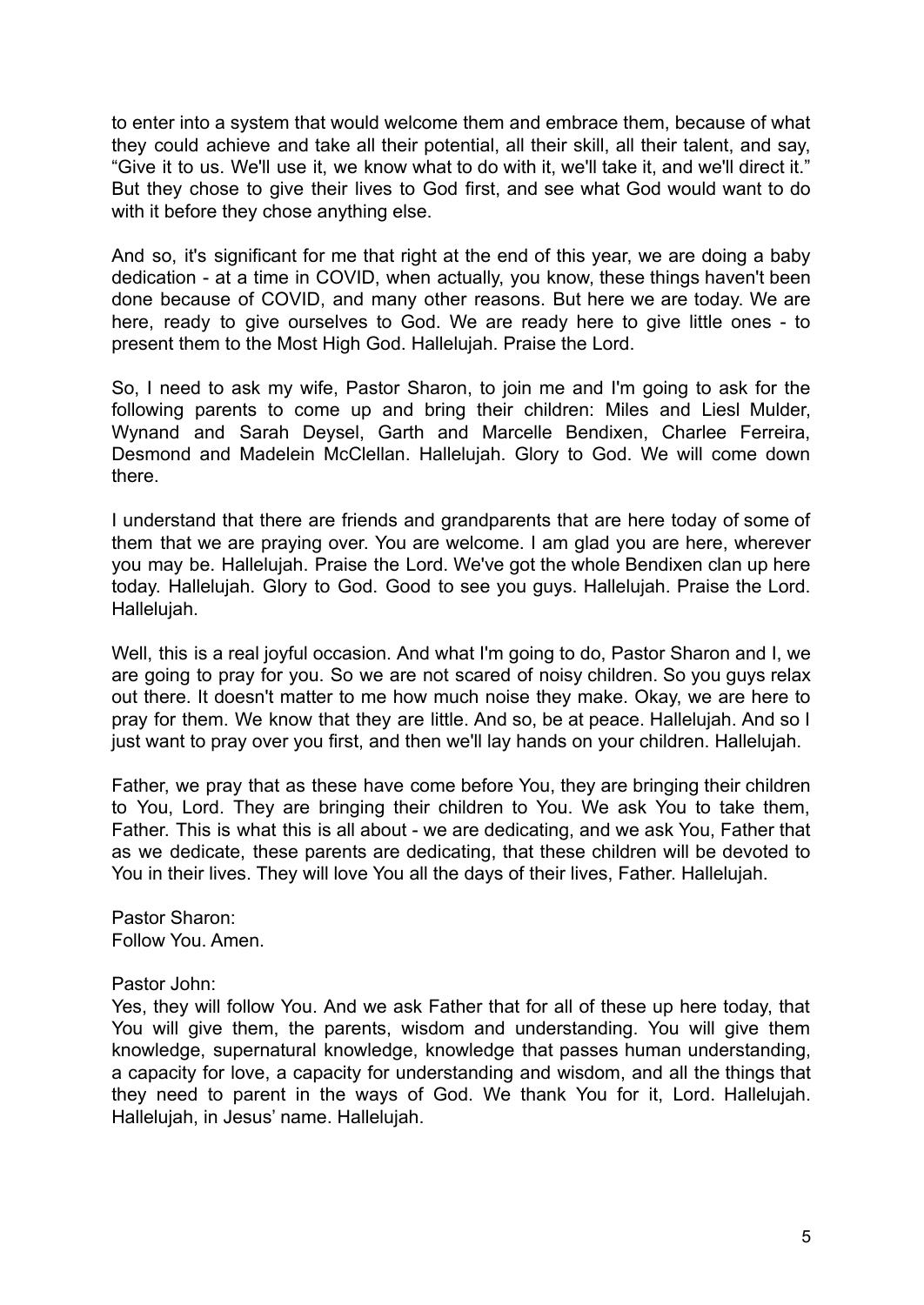So, we'll start on this side here. I've got to just find this here. Pastor Christi, will you come and join me, please? [Pastor John referring to the baby dedication certificates] Can you please sort it out for me? [Pastor Christi finds the correct certificates]

[Pastor John lays hands on Rialdi] We just want to lay our hands on this beautiful, beautiful girl. And we've laid our hands on you, and we bless you young lady. Yes. And we dedicate you to the Lord Jesus. And we thank You, Lord that this beautiful girl - I'm going to try and say her name - Riarli Steyn, we bless you and we dedicate you to the Lord Jesus, and that you will spend your life serving Him and devoted to Him, in Jesus' name. I pray that you will have the wisdom of God, understanding and knowledge to raise her, in Jesus' name. Amen. Yes, you're both looking so pretty today. Hallelujah.

[Pastor John lay hands on Gabriel and Jeduthun] Pastor Sharon: [Comforting Jeduthun] That's okay, it's grandma and grandpa.

Pastor John:

So Father, we just pray for Gabriel and Jeduthun. And we thank You, Lord, that they will serve You all the days of their lives, that Your anointing rests upon them. Your mantle of blessing and favour rests upon them, and that they will worship You in word, in deed, in song, and in everything that You have for them, Father.

Pastor Sharon: Their giftings, their callings.

Pastor John:

Along with their parents, they will be dedicated to You for the rest of their lives. They will be devoted to You, and they will answer only to You Father, in Jesus' name. Hallelujah. Glory to God. And those that You have put in their lives, Father, we thank You that You are blessing them. You are blessing them. Hallelujah. Glory to God. Thank You, Lord. Thank You, Jesus. Thank You, Jesus. Thank You, Jesus. Thank You, Jesus. Hallelujah.

Pastor Sharon: You take these children.

Pastor John: Yes, Lord. You take these children, and You take their parents too, You take their parents too. Hallelujah.

Pastor Sharon: Glory to God. Hallelujah.

Pastor John: [Pastor John lays hands on Eli] Thank You, Father. Thank You for Eli. We bless him, Father. He's got curls in the back of his head, the first time I've seen that. So Lord, we bless Eli, and we thank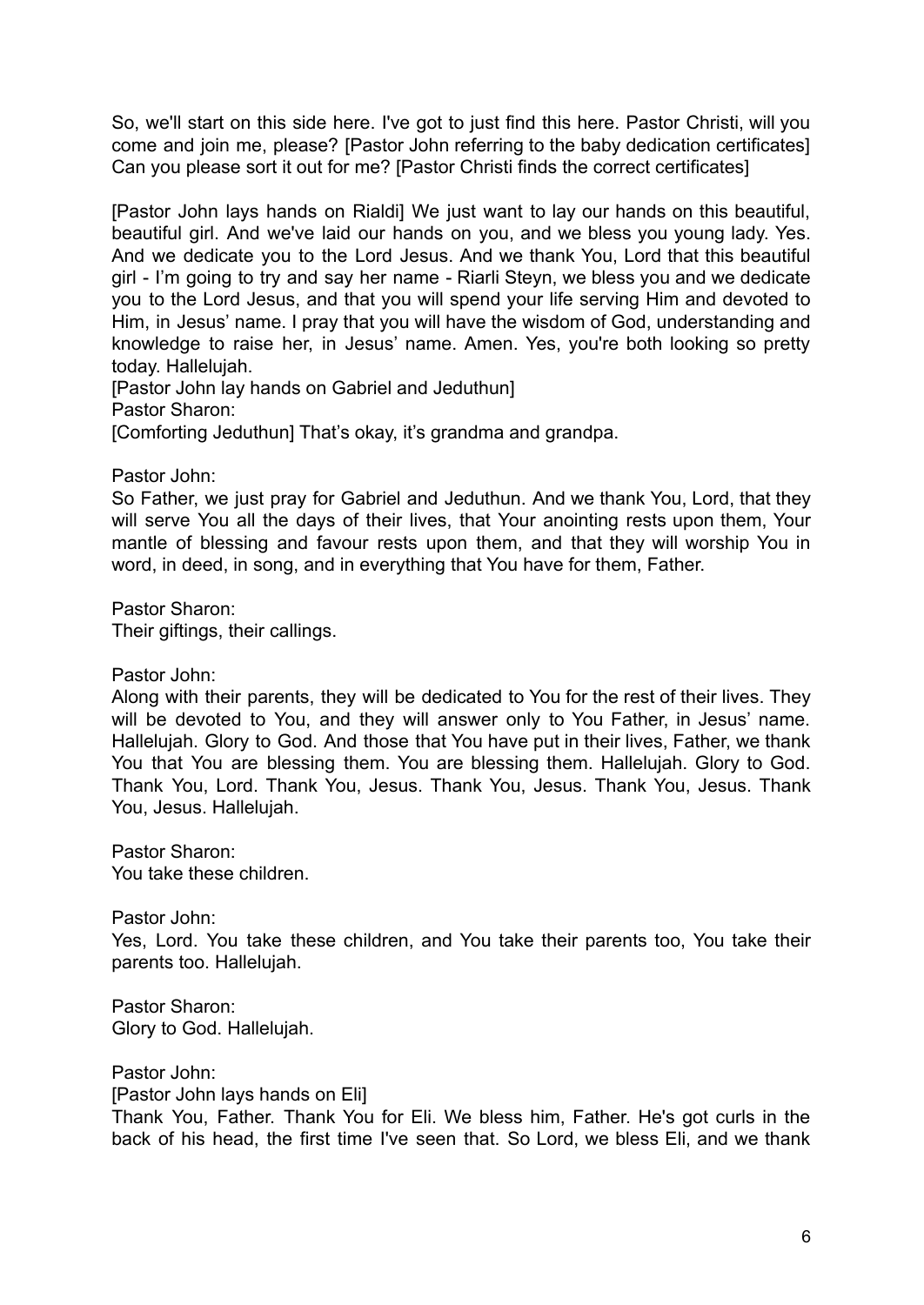You, Lord, that his life is dedicated to You, his future, his gifts, his calling, his potential - is dedicated to You - Your plans for His life.

Pastor Sharon: You take him, Father.

Pastor John:

You take him, Father. Yes. And we thank You that for all of these that have been here, that are here, we thank You, Lord, that You protect all of them. You bless all of them. Hallelujah. In Jesus' name.

Pastor Sharon: All these giftings and callings, anointings.

Pastor John:

Bless Eli's parents, Father. Thank You, Lord, that You bless them, You protect them. Thank You, Lord, that You give them wisdom and understanding and knowledge in Jesus' name.

Pastor Sharon:

You speak to them, Holy Spirit. You tell them. You speak to them Holy Spirit. You show them the way in which to train up this child, in Jesus' name.They will hear Your voice. They will hear Your voice for his life in Jesus' name. Thank You, Lord. Hallelujah.

Pastor John: Eli William. Glory. Praise Jesus. [Pastor John prays for David Levi] You want to take your own certificate?

Pastor Sharon: Yes, it's for you. It's going to go up on your wall.

Pastor John: Yeah. You must be careful, you must hold it nicely, because today we bless you.

Pastor Sharon: We bless you.

Pastor John: We dedicate you to the Lord Jesus.

Pastor Sharon: David Levi.

Pastor John:

And you will love the Lord Jesus all the days of your life. You will serve Him. You will worship Him. You will praise Him, and you will love Him and serve Him, and be devoted to Him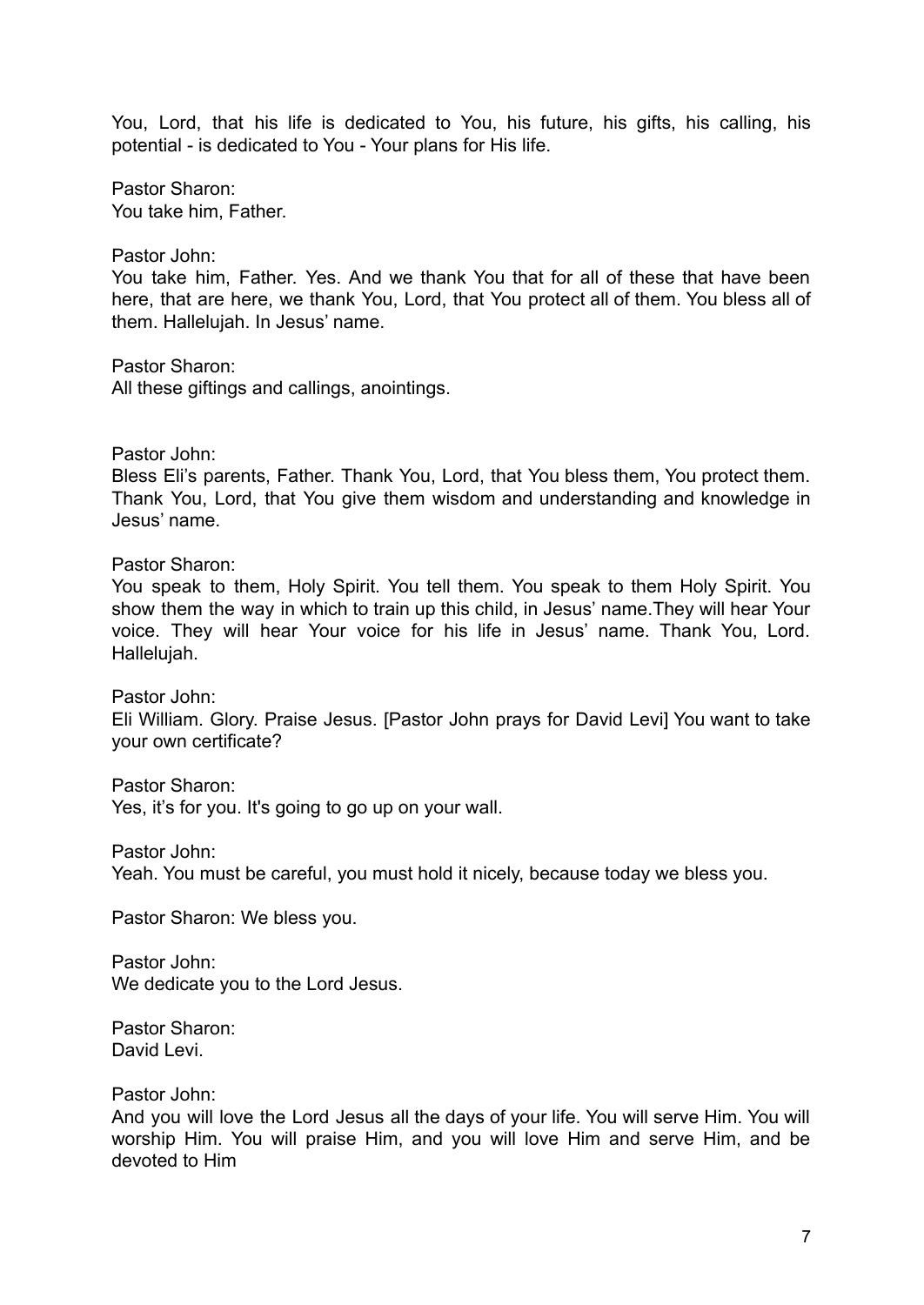Pastor Sharon: …to Jesus

Pastor John: You will, hey? [David nodding] Praise the Lord.

Pastor Sharon:

All of the Lord and all of God's plans and purposes for your life will come to pass in your life, in your heart, and in your assignment, all the days of your life in Jesus' name. And wisdom and understanding to Miles and Liesl to raise this boy. This boy that You have birthed into the earth at this time. You will speak to them.

### Pastor John:

Thank You Lord that You provide for them, and You take care of them, and You protect them all the days of their lives, in Jesus' name. Amen. Hallelujah. Hallelujah Hallelujah, so we bless you, Nathan. You look so cute with your clothes on today. We bless you. We dedicate you to the Lord Jesus that you will serve Him, be devoted to Him in Jesus' name.

Pastor Sharon: Follow Him all the days of your life.

Pastor John: And you too.

## Pastor Sharon:

Have a strong desire to follow Him all the days of your life. A strong desire from now, from this laying on of hands and onwards, a strong desire.It will just be in your heart. Yes, in Jesus' Name. Ah, and to want to do His will, all the days of your life. To want to draw near to Him. Glory, we bless them.

Pastor John:

He doesn't want to let go of my hand.

Pastor Sharon:

Bless his parents with wisdom, supernatural understanding, supernatural insight into how to raise these boys from the person of the Holy Spirit. Hallelujah. That the Holy Spirit will show, and you will flow with Him for the raising of these boys that belong to Him. Hallelujah. Bless you. Bless you little one.

#### Pastor John:

Hallelujah. Praise the Lord. Won't you just stand with me, please? I would like you just to join me in giving thanks to the Lord for these young ones and these parents that have come to dedicate their children to the Lord Jesus. Thank You, Lord, thank You, Father, that this You have done. I look forward to being in a time when I see them grown up. When I see them giving their lives and their future to You, Lord. I look forward to that moment, Father, when they are busying themselves with the very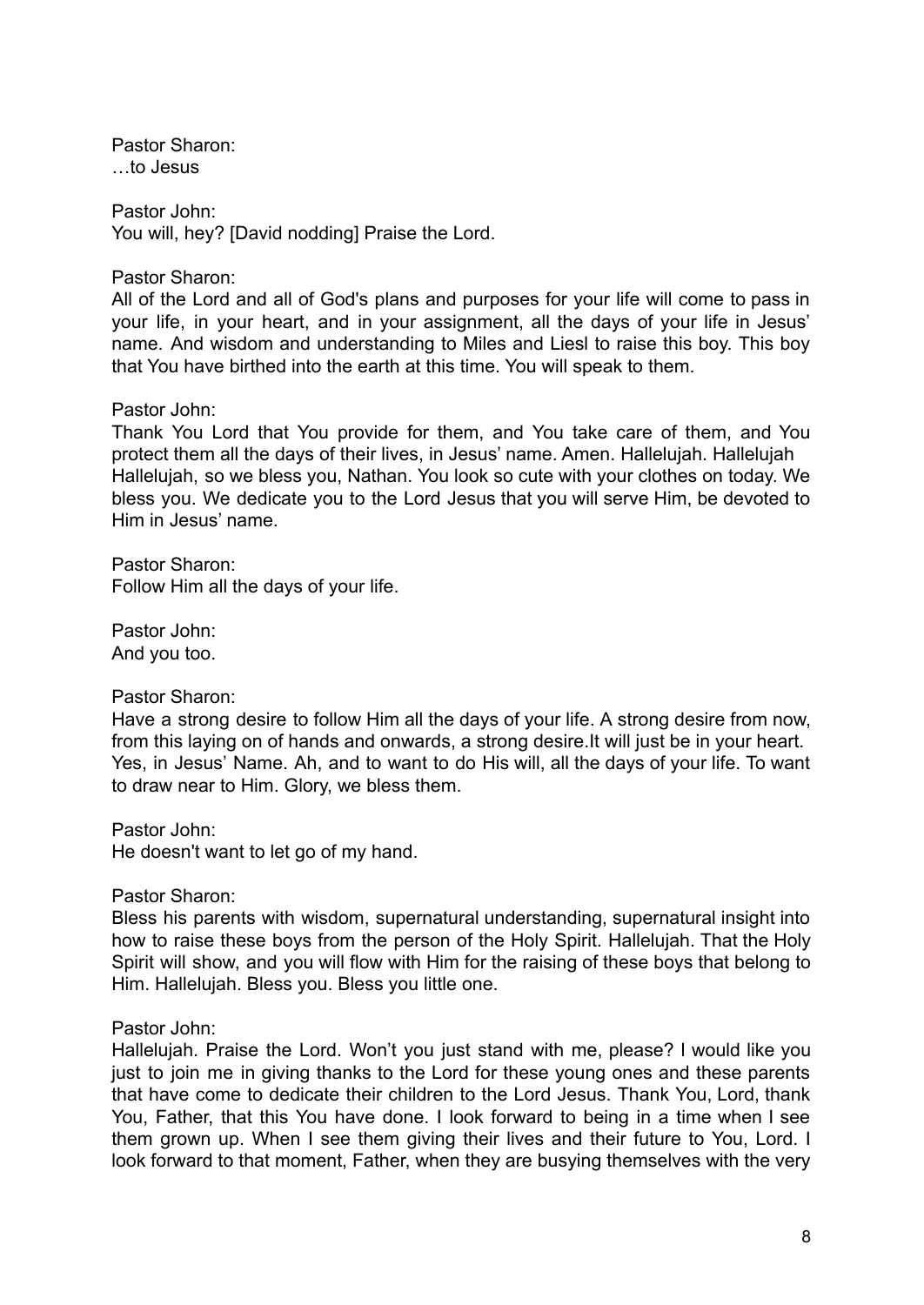things that You Yourself have shown over their whole lives. Thank you, Lord, thank You, Lord. That around every corner, in every relationship, every friendship, every place they go, everywhere they go, Father, that You will have Your angels protect them, and surround them, and hold them and keep them and that no weapon formed against their little lives will prosper -not physically, not with any sickness and disease, not with any of the world's evil and darkness that is out there that might try and come in and take their lives. I ask You, Father, and we all agree as a congregation today that they are protected, divinely and supernaturally protected. That this was just not a ceremony to get a certificate. But this was an action of giving of children to the Most High God. And so, we ask You to protect them, Father, in the name of Jesus. And we're all in agreement and we say; Amen. Thank you, you may be seated. Praise the Lord. Hallelujah.

I have an announcement to make first before I minister this morning. I would like to share with you what happened to me, is that I was watching the news or I was catching up on news headlines. And I was actually just reading through some of the news headlines, just to know what's going on with COVID and to know what's going on with the world out there. I like to just keep myself informed with the comings and goings of men and the comings and goings of governments. I like to pray over things like that and see what God would say rather than what the news would say. I read that the President was travelling, I believe he was presiding on the Organization of African Unity. I believe he was presiding as or he was participating there and he was travelling back to South Africa. And when he came back he was going to meet with the Corona Command Council and they were looking at what needs to be done over this December period because of the spread of the new Omicron virus. So here's what he said, he said, "It is my request of the South African public that you take responsibility for what you have to do with a virus. You take responsibility in events." He especially talked about indoor gatherings and events around Christmas, around New Year and he said to take responsibility and don't let the government have to impose restrictions on you. "Take responsibility for your own actions, or for what's in your control." And so, immediately I felt like I wanted to respond to that spiritually. As a result of that, we, over a period of time where this might be the most important season, perhaps second to Easter to the Christian churches, that's why there's always lots of gatherings and there are lots of meetings and lots of things going on over Christmas. And then, of course, New Year, there are all kinds of celebrations. But I felt in my heart that as a seed into having something significant happen in this nation that we would receive the blessing of it anyway, that we would respond to his request rather than wait for a command. So, this is our last meeting where we will be gathering together. All other services and all other meetings will be done digitally, until the first Sunday of 2022. I ask you, just watch all the WhatsApp's, emails or messages, communications, and you can join us on YouTube and on different platforms on the websites. You can join the services and I am believing that as we do this, and we respond in this way that we represent and we will make representation before God that as we do this, that this is a seed that we are sowing towards the recovery and the restoration of our nation. This is a seed that we are sowing as a response and a recovery economically and relationally and in everything that our nation needs. And so you might say but Pastor John, you know, you don't represent, you know, 10's of 1000's or millions of people. Well, in God that doesn't matter how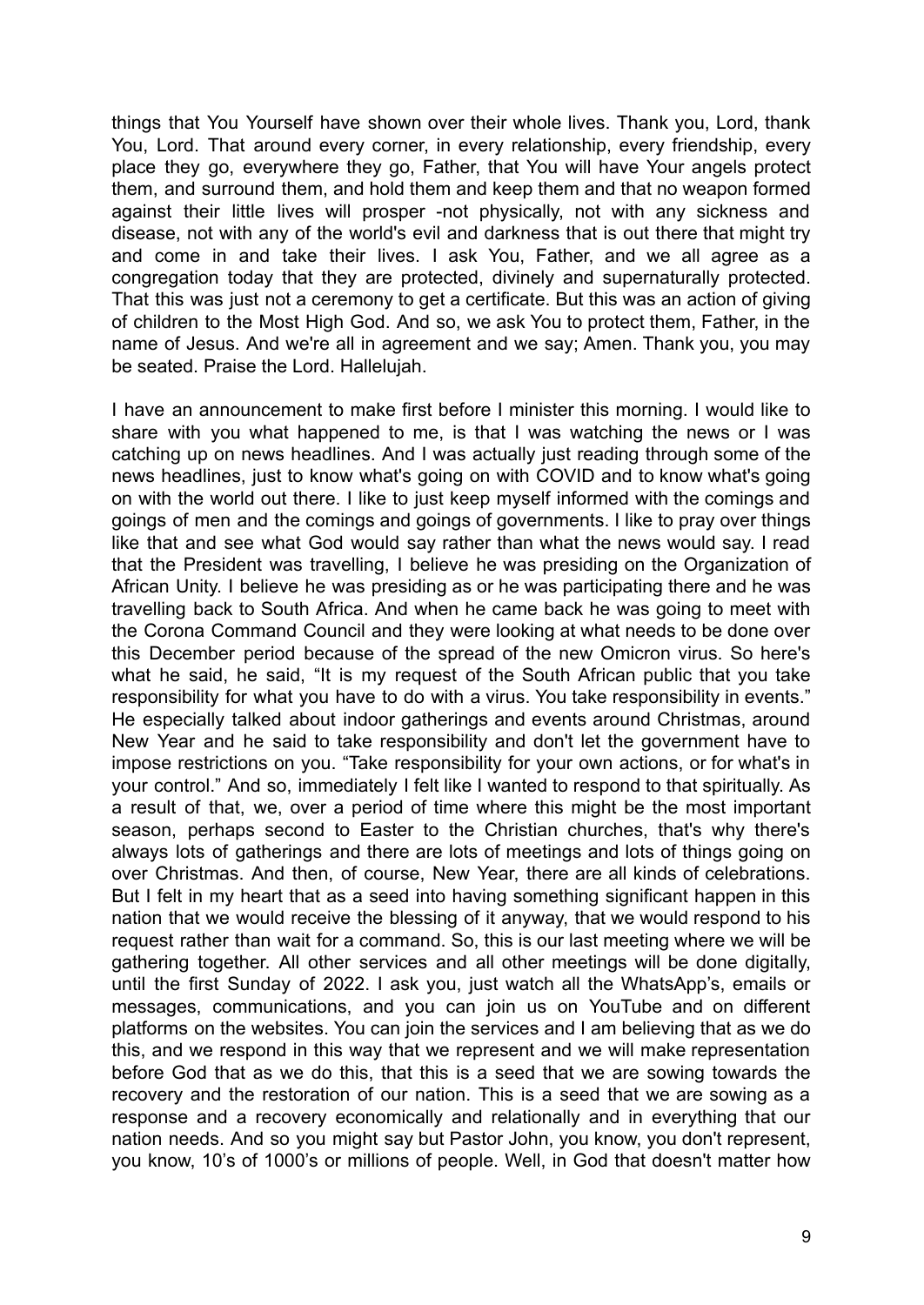many people you represent, it's only that He has someone that He can use. Amen. At the very least, our seed speaks for us. It speaks for our economic restoration. It speaks for our spiritual and natural protection. It speaks for our relational restoration and strength and growth. Hallelujah. Amen.

So, what I'd like you to do is I'd like you to make a commitment in your heart, just to make a commitment in your heart that you will watch the services, and that you will be part of what we do just as an online message, online sound and song. As you participate in that I would like you to begin to declare that we participate in this kind of service and we see the seed that is being sown for a restoration economically, for a restoration relationally, for a restoration of government, for a restoration where corruption and bad politics are no longer driving this nation but we have the wisdom and the direction of God flowing into this nation because we sow a seed. Hallelujah. God has many ways of getting His will done on the earth. But the way that had the biggest impact was when He sowed His own Son Jesus. And so that gave us an understanding that sowing is a greater impact than any confrontation with government. Amen. So you can confront government with the law, you can confront government with many different ways. But actually, if you obey what God shows you to do, then what you can sow as a seed can change the course of a destiny, can change the course of a nation for sure. Hallelujah. Amen.

I have great faith that any seed that you sow that is from a heart of gratitude and thanksgiving, that is from a heart that is of the Holy Spirit, that any seed that you sow, the Father takes it and multiplies it. If you will stay putting the seed in your mouth, you will speak about it and you will speak the words of God about it - He will multiply it and He will increase it. Hallelujah. Praise Jesus.

Well, you guys seem all quiet this morning. Are you alright? Are you all with us this morning? Amen. Praise the Lord. There is a chapter in the Bible, it's called the hall of faith or the hall of fame or the hall of fame faith, faith fame, if you like. It's Hebrews 11. I'm going to just read you the last verse and I'm going to read a little bit of Hebrews 12 for you. My version that I'm reading from this morning is the English Standard Version and it says, verse 39, **<sup>39</sup>And all these, though commended through their faith, did not receive what was promised, <sup>40</sup>since God had provided something better for us, that apart from us, they should not be made perfect (Hebrews 11:39-40 ESV).** So for those of you that have been listening to the messages about the resurrection power of Christ, you would have remembered that I talked about the difference between hell or Hades, and Abraham's bosom, and then ultimately, heaven, and in the future to come, the great abyss. And so I'm not going to speak about that again but other than to say that those that went before us, in time past, those that believed God did not go to hell, they went to a waiting place called Abraham's bosom. I explained that, what that was, what that looked like.

This scripture says that they went there, so they could not, they did not receive a salvation until Jesus was to come to the earth, and we would all be able to receive the same salvation together. So that's what that scripture means that apart from us, they should not be made perfect. **<sup>1</sup>Therefore**, chapter 12, verse one says, **<sup>1</sup>Therefore, since we are surrounded by so great a cloud of witnesses, let us**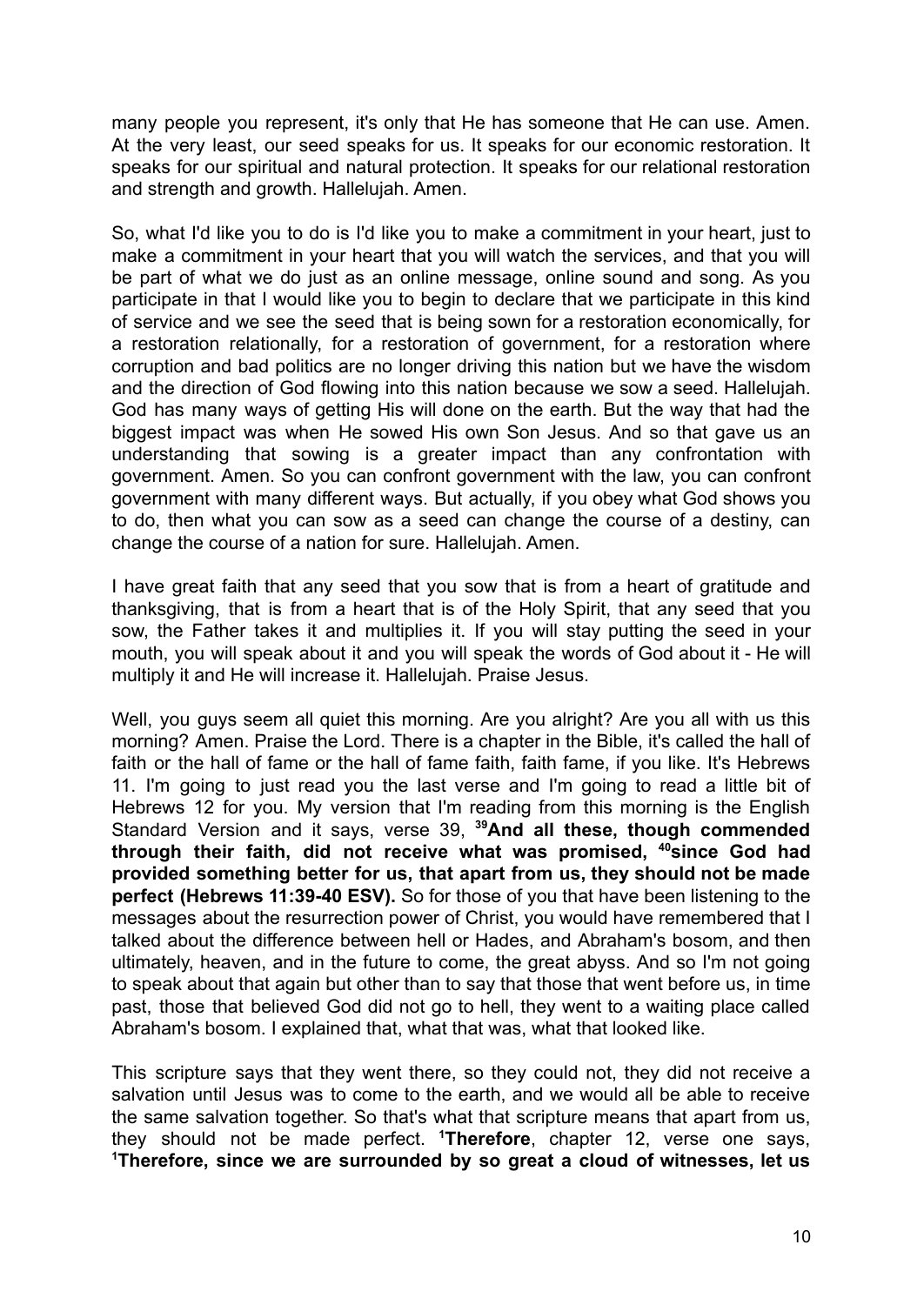**also lay aside every weight, and sin which clings so closely, and let us run with endurance, the race that is set before us, <sup>2</sup> looking to Jesus, the founder and perfecter of our faith, who for the joy that was set before Him endured the cross, despising the shame, and is seated at the right hand of the throne of God. <sup>3</sup>Consider him who endured from sinners such hostility against himself, so that you may not grow weary or faint hearted (Hebrews 12:1-3 ESV).** Do not grow weary or faint hearted in the way that you serve God. **<sup>4</sup> In your struggle against sin you have not yet resisted to the point of shedding your blood. <sup>5</sup>And have you forgotten the exhortation that addresses you as sons? "My son, do not regard lightly the discipline of the Lord, nor be weary when reproved by him. <sup>6</sup>For the Lord disciplines the one he loves, and chastises every son whom he receives." (Hebrews 12:4-6 ESV).**

It's really a remarkable thing when you find somebody who is quick to hear what the Word of God says, and quick to respond to what the Word of God says. And is quick to change the course of direction of where they're going, because the word of God says. So the way that God disciplines us as sons is He doesn't put sickness on us. He doesn't cause poverty to come upon us. He doesn't bring all manner of hardship upon us. He brings His Word and He brings His love, and He brings all of the life that He is; He brings that to us. It is in this great love, that we have an opportunity to respond to Him to change.

I am going to read Revelations 20 verse 12 to 15. This is the great Apostle John, with his revelation that God gave him. **<sup>12</sup>And I saw the dead great and small, standing before the throne, and books were opened. Then another book was opened, which is the book of life.** So I want you to notice that books were opened and then another was opened, it was the Book of Life **And the dead were judged by what was written in the books, according to what they had done (Revelations 20:12 ESV).** Now I asked you; how is it possible that the dead get judged? How is it possible that the dead get judged? Surely, if you're dead, then you're dead. So how is it that the dead get judged? Well, if you understand the Scripture, then you will know that we are three parts of a being; you are a spirit that has a soul and you live in a body. So your body will just become something that is corrupted, it will deteriorate, and it will at some point cease to have breath, it will lie down, and it will no longer be on the earth. Your spirit and your soul leaves your body at that moment, leaves your body, and your spirit and your soul will go into one of two places now that Jesus has died, and has been resurrected from the dead. Your spirit now goes to one of two places, either goes to hell, or it goes to heaven. There is no more Abraham's bosom, there is only hell, and there is heaven.

The dead are the people that have died physically, but their spirits and their souls are waiting for this time in eternity. This is a time that is yet to come. All of this, all of the living, all of the dead that have gone before, all of us will stand here. It says, **And the dead were judged by what was written in the books, according to what they had done. <sup>13</sup>And the sea gave up the dead who were in it, Death and Hades gave up the dead, who were in them, and they were judged, each one of them according to what they had done (Revelations 20:12-13 ESV).** So there is a time when every single being that has been on the earth - I want to say there is no one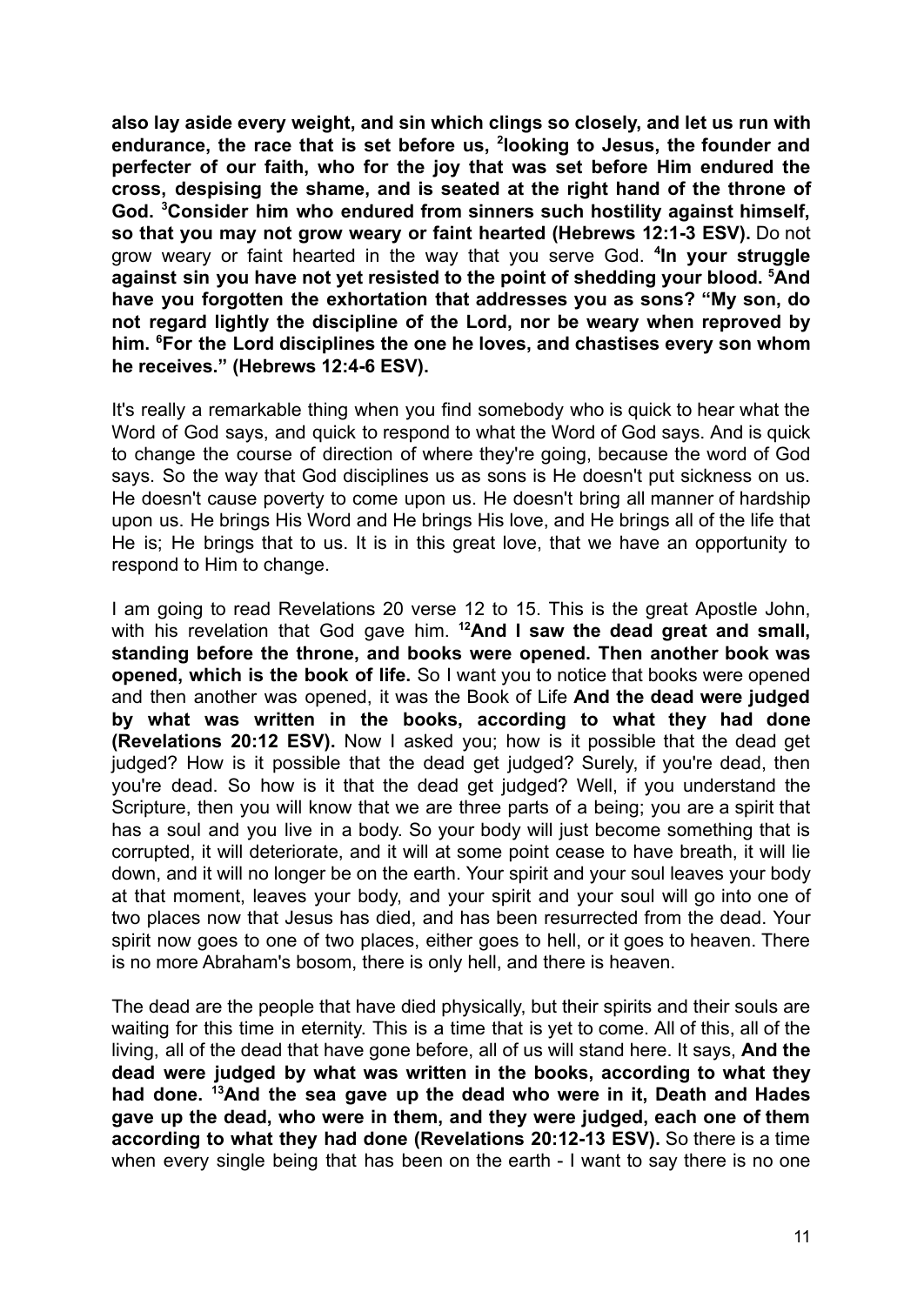excluded from this - everyone is going to be in a place where you stand before the judgement throne. What you have done on the earth is going to speak through the books that have been written about you and about me. What I'm preaching to you this morning, this is not to frighten you. You either believe in God or you don't. I don't have to frighten you into believing God. The Holy Spirit will convict you and the Holy Spirit will convince you of Jesus. That's not my job. My job is just to be a messenger. I'm not trying to do scare tactics so that we can have a dramatic end to the year and a dramatic end to the services. I'm not trying to do that. I am, however, not going to shy away from what the Word of God says. There is a scripture in the book of Matthew that talks about, that there will be a weeping and wailing and gnashing of teeth. It refers to this moment here, when your works, and all that you have done, will be judged and you will see in your life, what you could have done, according to what God has meant for you; what God has assigned you to do; what God had called you to do on the earth; what He had gifted you to do on the earth and then what you did do. The first judgement is; did you receive Jesus as Lord and Savior? And then your works will be judged.

There were two books - remember I told you - there were books that were opened. And then there was the Book of Life that was opened. The books that were opened would be the works that you had done and the Book of Life would be that your name is written in the Lamb's Book of Life, that you had received Jesus. So of course, you want your name to be written in the Book of Life, don't you? Because that means you get to live eternally in heaven. But then, there's also the works, the books that will be opened that are written about what you have done. And there are different outcomes according to what You have done.

**<sup>13</sup> … Death and Hades gave up the dead who were in them, and they were judged, each one of them, according to what they had done. <sup>14</sup>Then Death and Hades** all of this, all of the spirits, all of the souls that had been judged, that came from death and Hades, **Death and Hades were thrown into the lake of fire. This is the second death, the lake of fire. <sup>15</sup>And if anyone's name was not found written in the book of life, he was thrown into the lake of fire (Revelation 20:13-15 ESV).**

When Jesus was hanging on the cross and He said - and if the Lord is willing, I will have an opportunity to minister this in the new year - but there is a moment on the cross where Jesus is on the cross and His physical body is almost at the point of death, almost at the point of death. The two on the sides of Him, the one is railing at Him and saying, "Well, if you're God save yourself and save us." In other words, his own interest was all about himself. The other one on the other side of Him on the cross said, "Forgive me, please forgive me for what my life has represented." And then Jesus says, "You are forgiven and today you will be in paradise with Me," meaning Abraham's bosom. In that moment, there is a contrast of what is happening and about to happen to humanity from that moment onwards, because in a few moments time after that interaction, Jesus speaks to His Father, as He is about to give up His life and He says, "It is finished. It is finished. The purpose, the reason that I've come was to die on the cross and to give Myself and it is finished, the work is finished."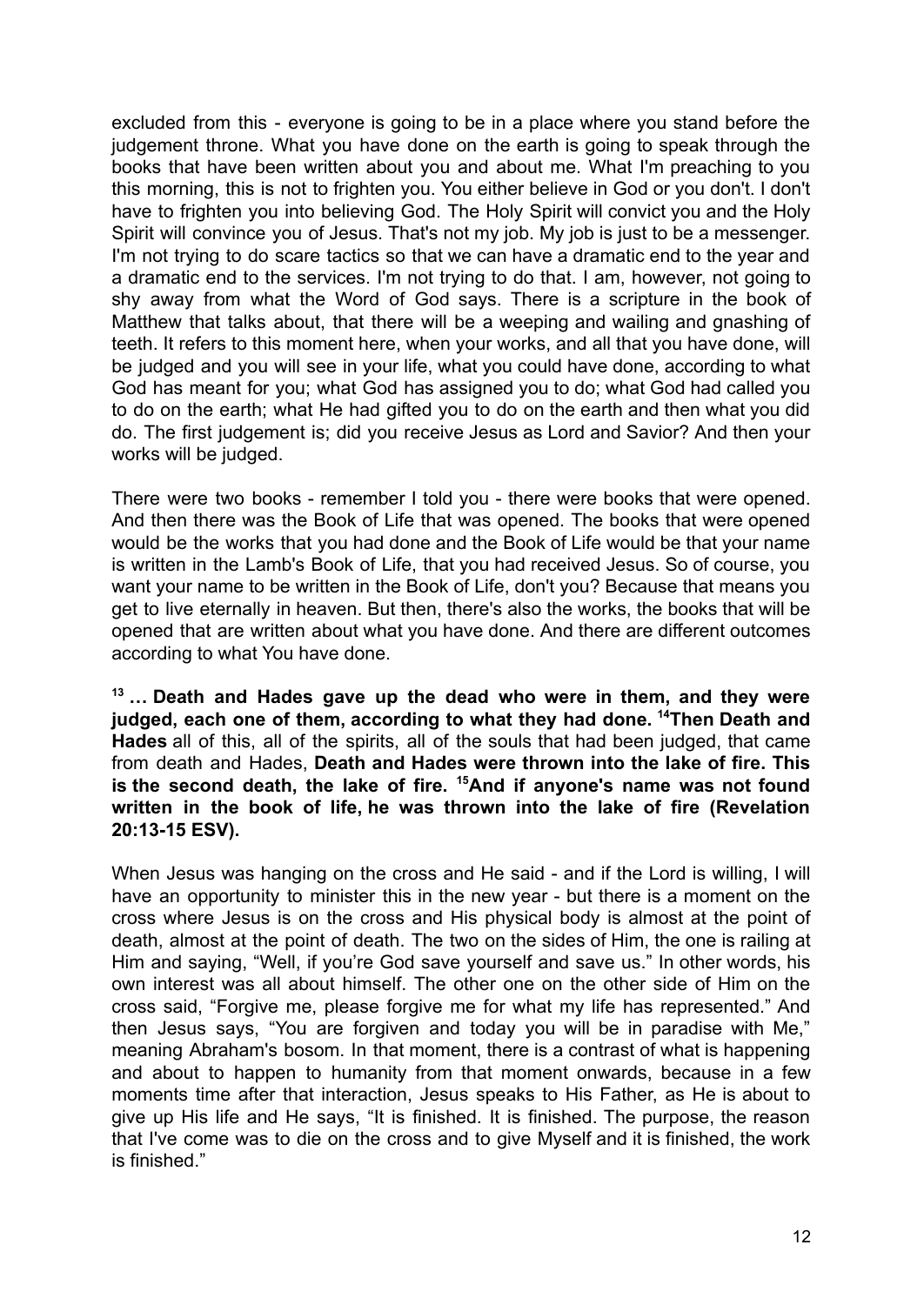I trust I'll have time to talk to you about the Old Testament sacrifices that were made and the connection that God has given me from the Old Testament sacrifices that were made; the Passover Feast, when God released the children out of Egypt; and the processes that were put in place over the generations where people could sacrifice year on year. And in fact, this morning, I read to you from the book of Samuel, the annual journey that was made by Elkanah, the man, the husband, with his wives, that he would make this annual journey to come and make sacrifices and offerings to the Lord. There was only one way that God could solve this problem for eternity. And hopefully, we can talk more about what Adam and Eve gave up because Adam and Eve didn't just give up eternal life. Or how can I say this, they didn't just give up a little bit of authority; they gave up so much more than that. When Jesus came to die on the cross, we need to understand what it is that the resurrection life has restored back to us. Because truly the resurrection life of Christ has restored so much more back to us, then we in our modern day life have to deal with.

I would like to just for a moment, just share with you because in our modern day life, we don't see this very often. But if you were here today, and you had come to the temple, and you had come because as a covenant child of God, as one born from the loins of Abraham, Isaac, and Jacob, and you were part of the Hebrew nation, part of the Israelites, and you were a covenant child of God. If you had come to church today…

Hallelujah. If you were here today, and you had come to make an offering to the Lord, if you could just imagine for a minute that I am from the tribe of Levi, and perhaps I might be the priest, or might be the high priest, or whatever the case might be. And according to your financial status in life, you would bring offerings. You would bring an offering, maybe you would bring a lamb. And so then, when you brought the lamb, I would take the lamb and I would have those that would help me. And I would take the lamb and I would cut the lamb's throat, and the blood of that lamb would begin to spill out. Then we would begin the process, according to the Old Testament ritual of sacrificing this lamb on the altar for your sins, and for your family, so that you would be forgiven for the sins that you had committed. So just imagine all of you here today, bringing lambs, doves, different types of animals, according to your financial status, that you would bring. And every time that you would an animal we would have to slaughter it, kill it, blood must flow.

Can you imagine how gruesome and how bloody that was? You see, today, we don't see that anymore. Because we go to a supermarket and we buy meat to eat and it's wrapped in a nice vacuum pack or whatever, you know. Then you take it out, and you put it on a braai (barbeque) or whatever, and you eat your meat. But there's a process that comes from that - you literally kill animals. That happens away from people's eyes and away from where people live in our modern day society. But if you were going to be one of those that was living like that, you would literally have to come and bring the lamb or bring doves or bring different types of animals, different offerings, that the Lord said were available to you to bring and you would be there,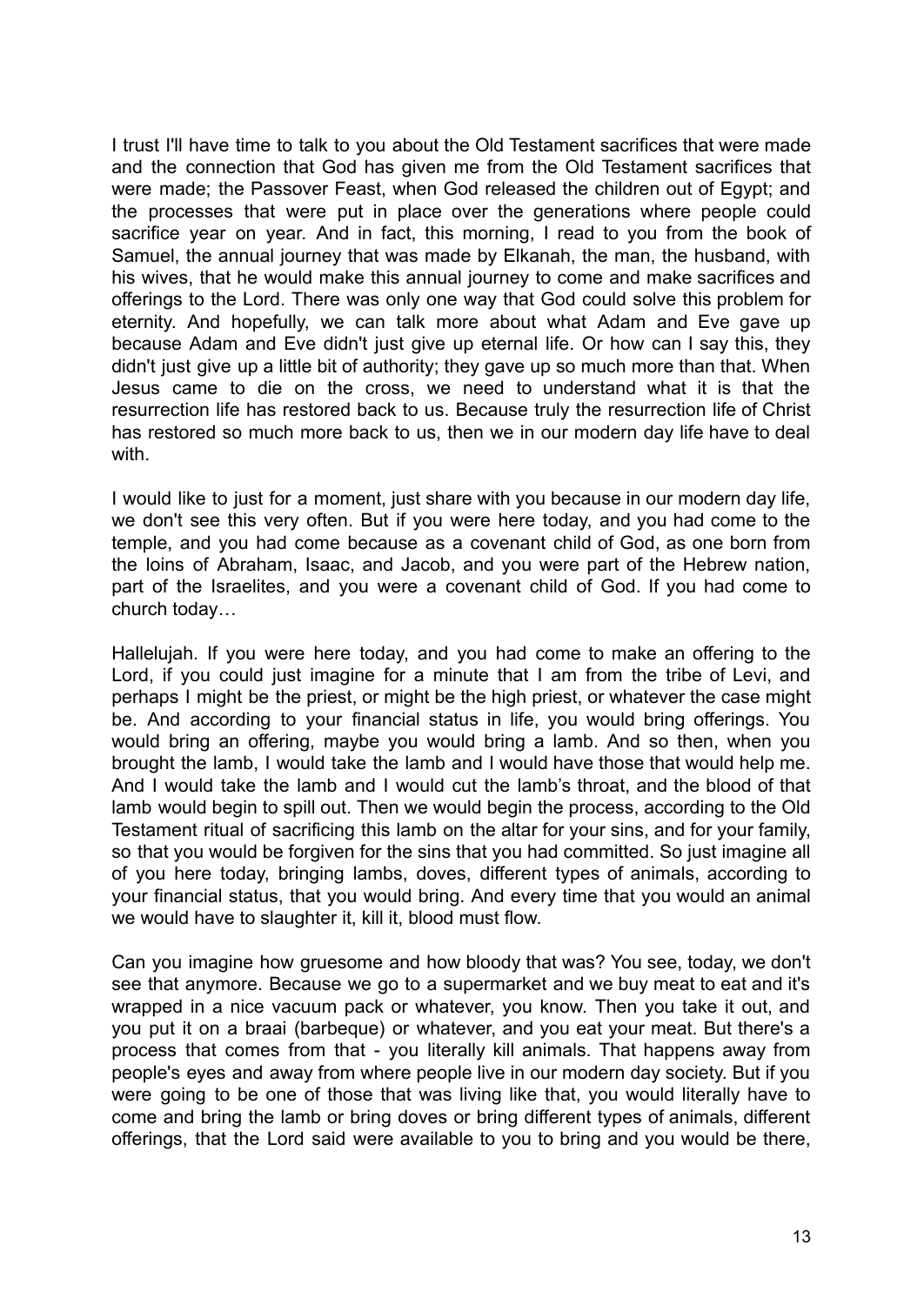and the blood of the animal would be spilt for you and would take your place, the blood of that animal would take your place for the sins that you had committed.

Imagine if Jesus had not died, how many animals would have still had to be sacrificed every year? Every year. Every year there would have had to have been sacrifices made. On and on, and on and on. But what Jesus came to do, was He came to shed His blood and He came to shed the pure blood of Jesus, of Himself. So that His blood that was shed would come and be presented to God and that He would take the judgement of all sin of the human race – all of the sin of the human race would be judged on His body, on His blood that was spilt. In the moment that Jesus dies and says it is finished, there is a thunder and there is an earthquake and there is a darkness that comes upon the earth and there is a tremendous shaking of the earth that happens. Why? Why is there this seismic, literally this seismic activity that happens in the heavens and on the earth? Well, because in that moment, God is judging all of the sin of humanity, past, present, and future. All of the sin of humanity is judged in the blood of Jesus. And so from that moment onwards, there is no more barrier of a sacrifice that yet has to be sacrificed for you and I to come into the presence of God. There is no more a high priest that must go on behalf of the whole nation into the Holy of Holies and present on the mercy seat the blood and present on behalf of the nation of Israel all of the sins that have been committed. There is no longer a high priest that is required to go into the innermost Holy of Holies and be there.

You know, that Holy of Holies was such a place of holiness that literally the Bible says that they tied a cord around the feet of the high priest so that if he had impurity in his heart and he was judged by God to not be worthy as a high priest to come and bring the blood that had been shed with all the animals for all the people, on the mercy seat in the Holy of Holies, that God's holiness and the glory of God would confront his humanity and he would literally die. His physical body would drop dead in that place. They could not go in because anybody else going in there would die also. The only way to get him out would be to pull him out with a rope and then God would have to pronounce who would be the next high priest so that this could continue. Well, when Jesus died on the cross, what happened was, He became sin for us, that we no longer have to shed blood for our sins. What we have to do is receive the fact that Jesus was the offering; we have to receive the fact that He paid the price. But we can only do that because of something that happened after that, and what happened after that was because He was judged to be pure and perfect, and therefore He could take the place of all of the sins of all of mankind. Because of that God the Father could resurrect Him from the dead because He was pure. Therefore, He lives in a resurrected state before the Father eternally, sitting at the right hand of God forever. Hallelujah.

The resurrection life of Christ is not something that is just, well, paid the price for your sin. I'm so grateful that He did because there is not one of us who in our humanity is worthy enough. There is nothing that we can do that is good enough. There is nothing that we are capable of doing that is good enough for us to earn our salvation. It is unfortunate that there are many religions today that continually demand that people come and repent every Sunday, they come and repent and they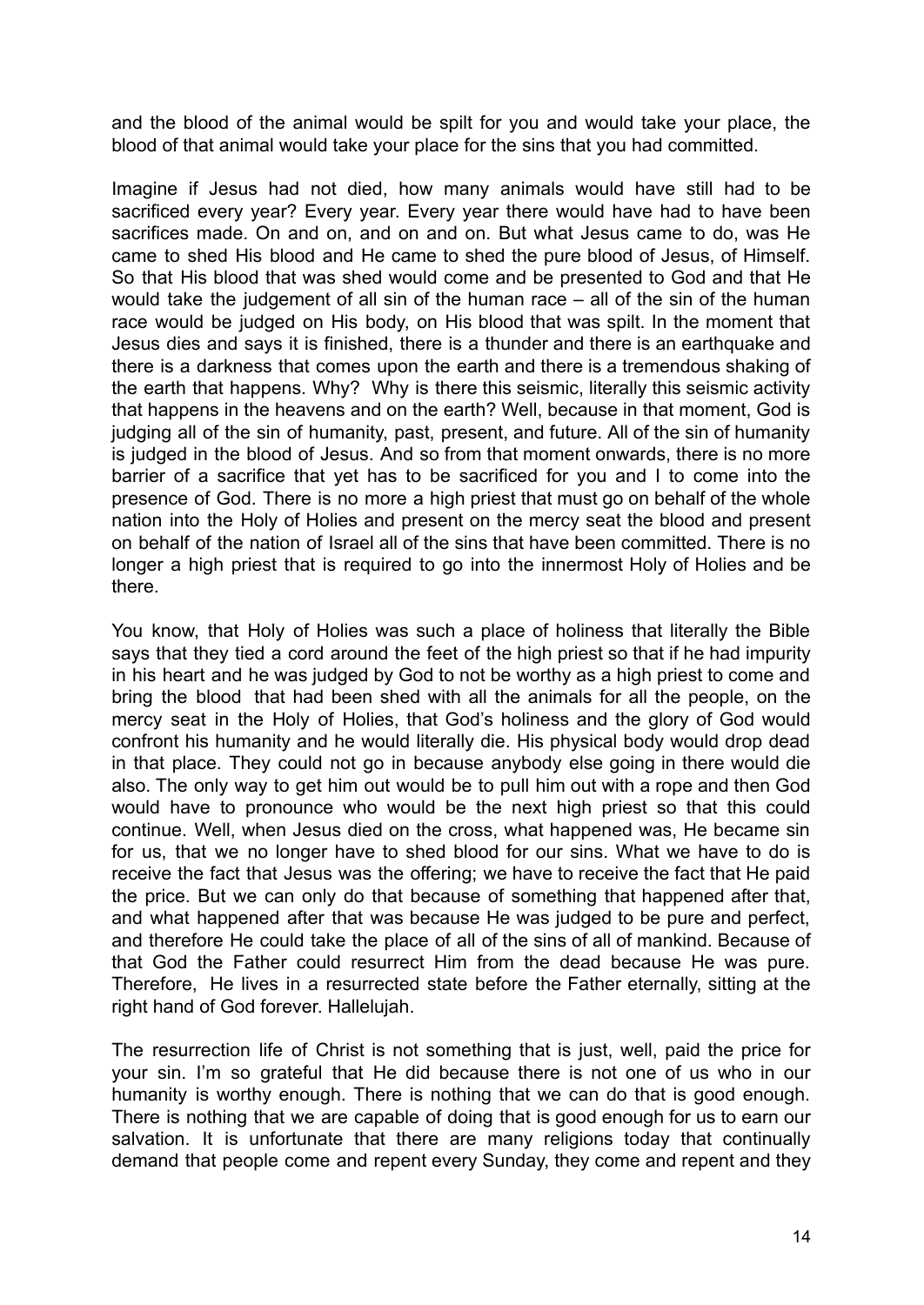continually demand a repentance, a penance if you like, that they have to continually come and show the act of repentance in order to receive an ongoing connection with God. That is something you can do anytime, anywhere, any place with God. Hallelujah. Because Jesus is alive, because Jesus is alive. Jesus is sitting at the right hand of the Father, and the Bible says that the Father has handed all judgement – the judgement that I read to you of all the things that had been done and all of the names that are in the Book of Life, He has handed all judgement over to the Son – the One that paid the price. The resurrected One. He has handed all judgement to the Son. That same Son, Jesus Christ, now lives in your heart. If you have received Him as your Lord and Saviour, He lives in your heart. His desire for you is that you not only receive Him as the One Who paid the price for your sin, but His desire is that you receive Him as the One Who brings life to you because he says, "I have not come to judge the world, but I've come to bring life to the world. I've come to give life and joy and abundance to the world. I've come that you might have life and that you might have it more abundantly." The judgement that I'm talking about is the judgement at the end of all time. But He didn't come into the world to judge the world. He came to sacrifice His life so that all of the judgement that would be on the world would be on Him. He came therefore, so that when He became the resurrected One, that He could give you life and give it more abundantly. Amen.

So I ask you today, I ask you today; what do you consider as abundant life? You might have a natural, human perspective of what abundant life looks like. I can almost assuredly tell you this, that whatever you can think about what abundant life looks like, it's less than what God thinks about abundant life for you. So you might have an idea of what abundant life might look like. If you don't mind me speaking about a few issues here today - does abundant life look like, well, if I'm really wealthy, I'll be protected from any kind of government things. I might be protected from economic downturns. I might be protected from many things if I'm very wealthy. Is that what abundant life looks like to you? What about; I have status, I have power politically. Because if I'm connected there's a lot of things I can do that other people can't do - if I've got power, if I've got status. Because status puts me higher and better than others. Maybe that's what you consider to be abundant life. Maybe you would consider abundant life as being, just doing whatever I want, whenever I want to do it, and having the means to do it whenever I want to do it. That'd probably be the broadest definition of what most people in the natural would consider abundant life. Right? Just being able to do whatever I want to do, when I want to do it and having all the resources to do what I want to do when I want to do it. Yes? That would be most people's definition of abundant life. But that's not the abundant life that God is talking about because it doesn't matter if you think that abundant life, doesn't matter if you think that abundant life is the pinnacle of successful, that's the pinnacle of what I want. Abundant life that Jesus wants you to have is when you believe in Him, He fills a hole, he fills a vacuum that you were born to have filled by Him and only Him. There is nothing that can fill that hole inside of you, that vacuum inside of you, that space that you long for having to be filled. There is nothing that can fill that space, other than Jesus. He wants to fill your heart with Himself. He wants to fill your heart with Himself. That is abundant life.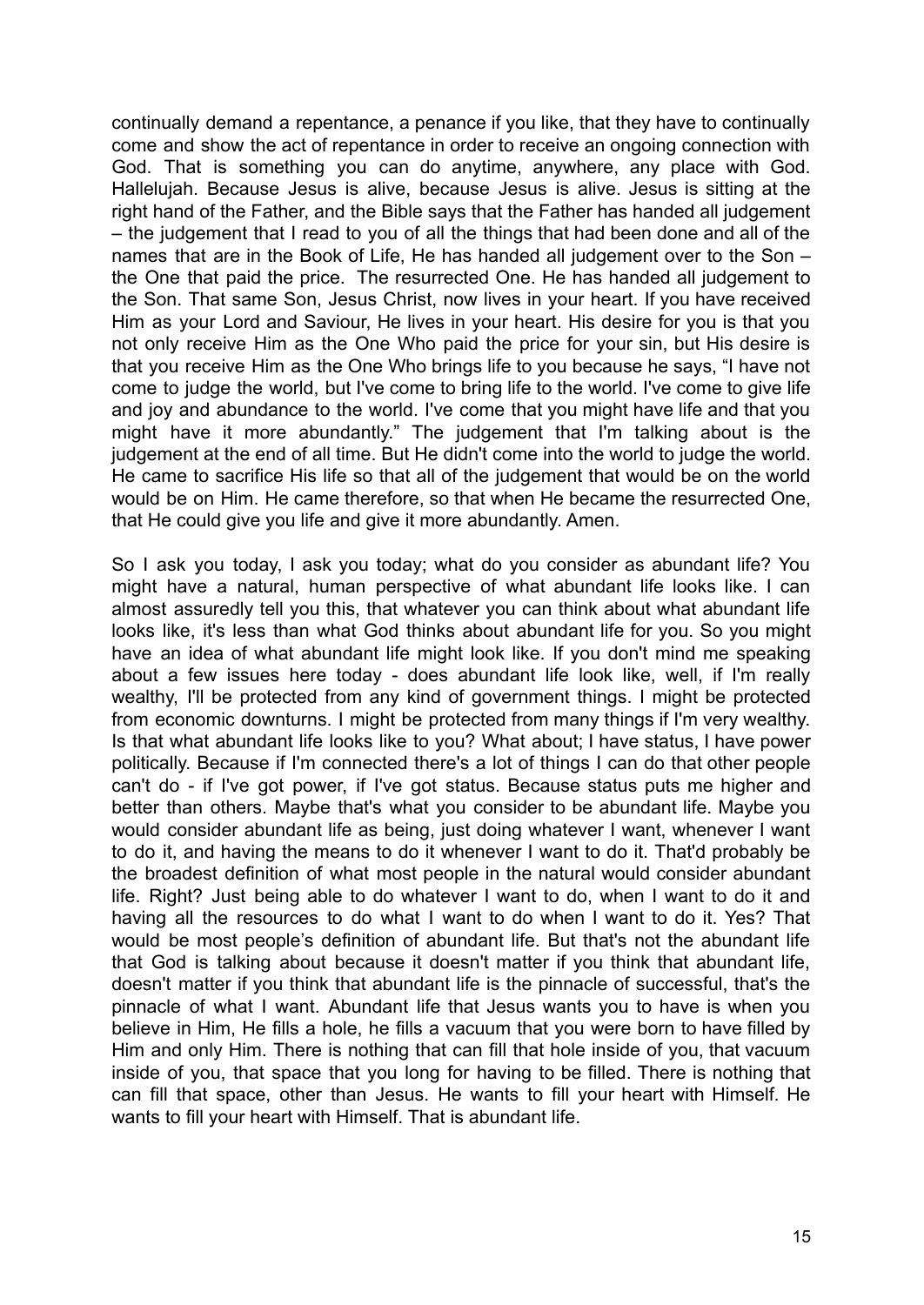He wants to fill you with Himself. He said when He had risen from the dead, and He was out and about He said, "I'm going away and the Father will send you the One that has been promised to you and He will show you all the truth and He will bring and He will be your Strengthener and He will be your Helper, and He will bring everything that you need to you in your life. Everything you need, there is One coming that is - the Father is going to send to you." It's the Holy Spirit. When you receive Jesus as the resurrected Lord and Saviour of your life, you receive the power to have the abundance of the Holy Spirit inside of you. I have observed many Christians sitting on the fence of Christianity in their life. They are fence-sitting Christians. A fence-sitting Christian is one that says, "I believe in Jesus, I have received Him into my heart as my Lord and Saviour. I recognise that but I am going to run my life the way I think best to run my life that suits me." They sit on the fence because on the one hand, they are making sure that eternally they have salvation but on the other hand they just want to keep on doing what they want to do. So what happens to those kinds of Christians, they are always in conflict. They're confused most of the time, even while they're doing what they're doing for themselves, they are clearly focused on what they want to get out of life. They are clearly focused on that. It might be wealth, it might be politics, it might be power, it might be something. They're clearly focused on what they want out of life, and God is just something that they put and they have in their life because He is real and they know that. So they have this confused state of living. I want to do what I want to do, but I also want to stay in the good books of Jesus. The Bible talks about such people as wavering people. They're tossed to and fro in life.

So, what is the answer to this abundant life that Jesus has given us? The answer is to say, "Father, I recognise that in myself," and I encourage you to find a translation of the Bible that is good for you to read. I can tell you that you could read and find The Passion Translation if you like, or the Message Bible or perhaps even the Amplified Bible that is easier to read for you. If you find some of the old English, of the older versions more difficult to read, I would suggest that you go and read the book of Romans. In the book of Romans you will find that there is this man, the Apostle Paul, that has been called by God and he is devoting his life to God to such an extent that he is beaten and he is shipwrecked and he is imprisoned, he was left for dead many times and he was actually raised from the dead by God because they had stoned him to death. This Apostle Paul had given his life to bring about the church of the Lord Jesus Christ in the world of the Gentiles. The Apostle Paul writes in the book of Romans and he says, "I find inside of my body this nature, this old nature, and this nature says that on the one hand, I find myself doing things I don't want to do and not doing the things I want to do." So in other words, there are things in my flesh I really want to do those things, but I don't really want to do those things because I really want to do what God wants me to do. But I actually find myself struggling with my natural man and my carnal man that says I want to do this stuff. Then he keeps on writing and he says, "Who will save me from this body of death?" And then he says, "Thank God, Jesus Christ is the One who saves me." In other words, Jesus Christ doesn't just give us the grace to get saved. He gives us the grace to live in power. He gives us the grace to live in victory, He gives us the grace to live with the power to overcome our own nature. Hallelujah.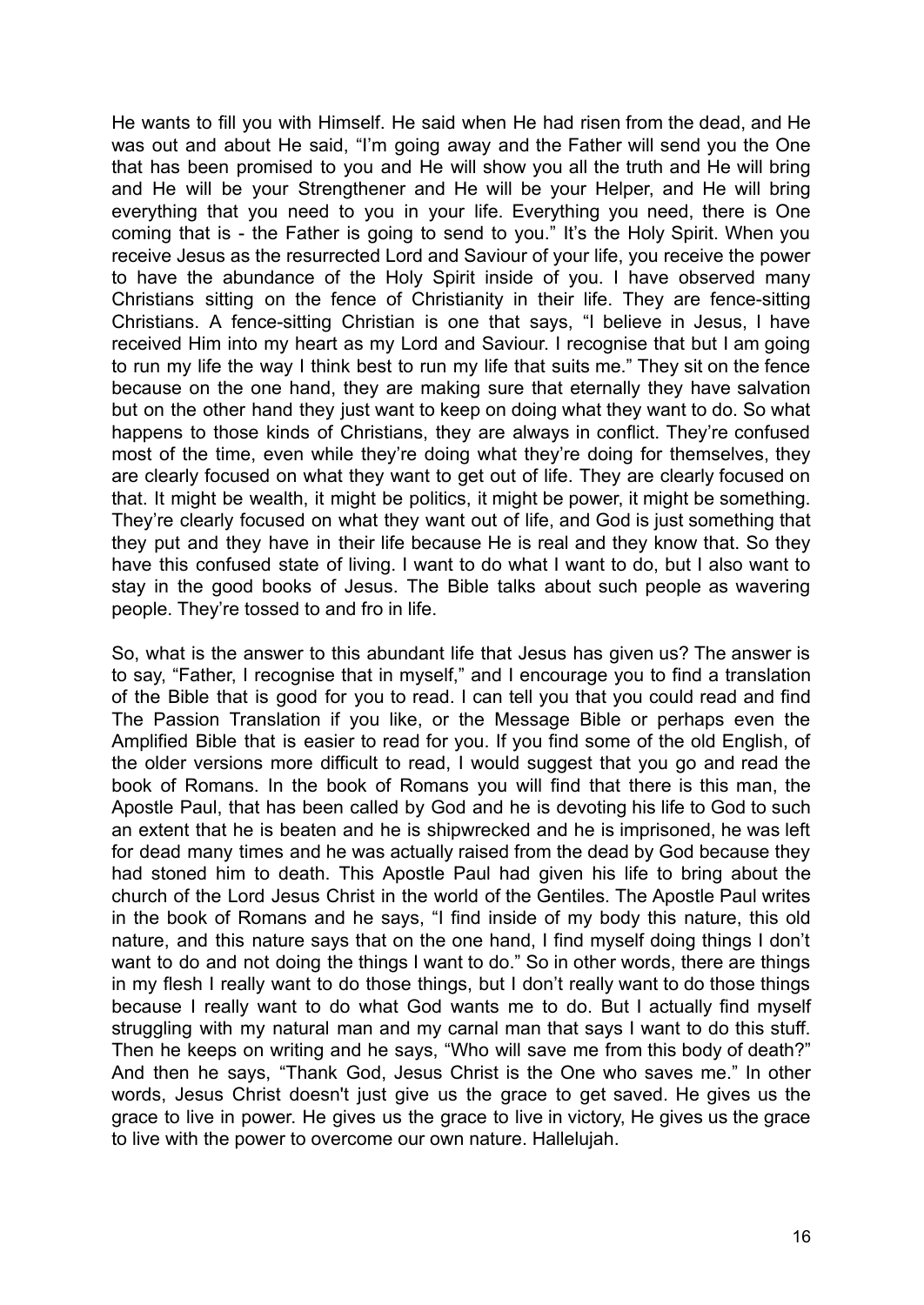This is good news, this should be very good news for every Christian. You have to believe in the resurrection power of Jesus Christ. The same power that raised Christ from the dead now dwells inside of you, now lives inside of you. That same power lives inside of you. That same power that raised Him from the dead - come on people - that same power can certainly help you overcome your weakness in your life, that same power can help you overcome the patterns that have become bad behaviour patterns in your life. That same power can bring you from a place of saying, "I don't know what to do," to being sure I can live in Him. Hallelujah. Glory to God.

I want to just leave you with this thought - I'm only just going to read you the first two verses of Ephesians chapter three, verse 14 and 15 from the Amplified Bible. **<sup>14</sup>For this reason,** the Amplified Bible says this way, **[seeing the greatness of this plan by which you are built together in Christ], I bow my knees before the Father of our Lord Jesus Christ, <sup>15</sup>For Whom every family in heaven and on earth is named [that Father from Whom all fatherhood takes its title and derives its name] (Ephesians 3:14-15 AMPC).** I want to show to you that God has a plan for us as his family, He has a plan. The plan is not just the plan of salvation, the plan is a plan of salvation that is entrance into this wonderful life of living in God. Hallelujah.

So if I may conclude with us; I want to declare to you that the resurrection power of God that raised Christ from the dead, that dwells in you, He will infuse you with mighty strength, with power in the inner man. And you, I declare, that because you have the power of Christ inside of you, if you will be one of those that make it your place to not be destroyed through a lack of knowledge - so there are many Christians that because they pursue everything that they want out of life, they don't pursue God, and what He has for their lives. So when you're pursuing your own plan for your life, you do not understand all the plans that God has for your life. And so the Word of God says, My people are destroyed through a lack of knowledge. Because you can't gain the knowledge of the Spirit when you are focusing on the knowledge of the carnal man, the natural man and the desires of everything that your body and your soul wants to get. When you pursue that, you are pursuing a life that is taking you further and further away from the light and the life of God. So I often, well, I'm not going to do that this morning. I'm just going to say that if you have developed patterns in your life, if you have developed habits in your life that are things that you enjoy, things that are constantly just satisfying every whim and every will and everything that you choose for yourself to be satisfied with. If that has become a pattern in your life, and then you say, "How can I ever bridge this pattern of life? How can I ever bridge that to the way that God wants me to live?" Then I say to you, you can't. You don't have the ability to do it. You don't have the power to do it. You don't have the strength to do it. You don't have the willpower to do it. But if you will take your will and give it over to the power of God, then you can accomplish it. Hallelujah. If you will give your will and say, "Father, I ask You to help me to get rid of these patterns that I've developed in my life. I really want the abundant life that is in Christ Jesus." He will give you the power, He will give you the strength. He may bring you into the lives of other people that will talk life to you, that will speak words to you, that will walk with you, that will help you in those early stages of when you are giving yourself to God and it seems very difficult for you. He will strengthen you. It might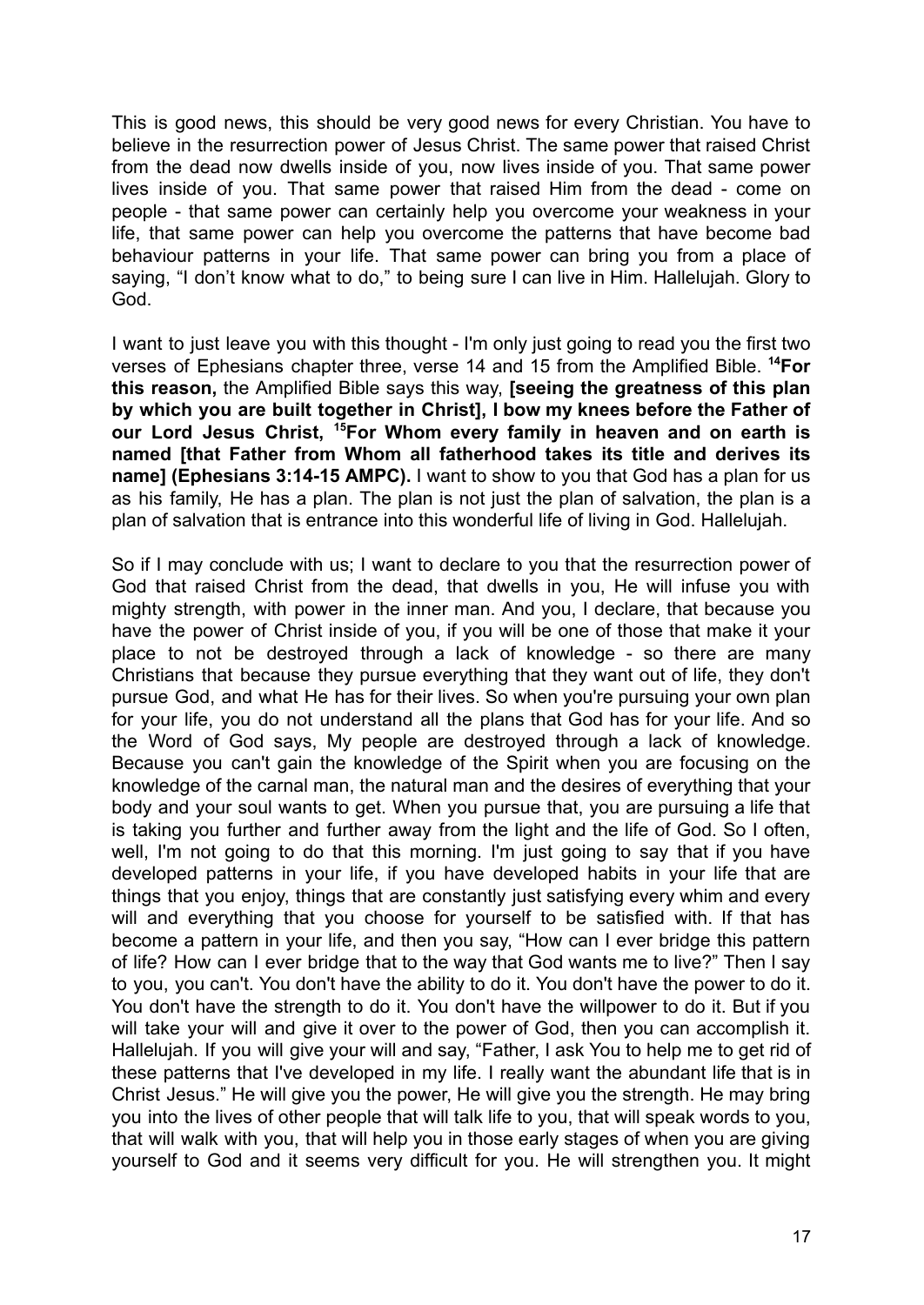come in the form of other people but you might even find in yourself a new desire to actually just go forward in God. I have witnessed and I have seen that people that have had substance abuse in their lives, I've seen the power of God come upon them, and they are instantly released from the power of that substance abuse. I have seen other people unable to do that immediately but as they give themselves over to God, they get released from those substances that they've abused in their lives.

The abundant life of God is so much higher than the abundant life that you can think of. If I have to describe to you today what abundant life looks like, then I would say; the abundant life is when you are connected to God and you understand that the presence of Almighty God is never withheld from you. Never. It doesn't matter what you did yesterday. If Jesus lives in your heart, He is never going to keep away from you the presence of the Holy Spirit. He has given you the Holy Spirit to help you. Why would He take your help away from you in the moment when you need help the most? Come on. You can say; Amen to that. The moment that you need help the most, He is going to give you the Holy Spirit and make sure if you turn to Him, His presence is there. When you know that God is with you, it immediately begins to encourage you because it doesn't matter how badly you have behaved, you can immediately say, "I'm sorry, Lord, please help me. Please help me." And in that moment,He fills you with His love. In that moment He fills you with His peace. In that moment He fills you. Your mind might say to you, "Yeah, but this is the tenth time you've done it today." That doesn't matter. Don't let your mind dominate what you do next. Let the Holy Spirit tell you how to go and do about it the next. Hallelujah.

That is the resurrection life of Christ. It is in the form of the Holy Spirit who stands by you to strengthen you, to help you, to comfort you, to teach you, to bring you to a place of greater joy of life. Hallelujah. The Bible is clear that to follow your own course of life, there is no future there. There is only emptiness there, there is only death there. But if you follow Jesus, there is joy, there is peace and there is wonderment in the wonderful, the wonderful, wonderful life of God. He has come to give us abundant life. Hallelujah. He has come to give us abundant life. Thank you, Lord. Thank You, Lord, for abundant life. Thank you, Lord, for Your abundant life. Hallelujah. Praise Jesus. Praise Jesus.

It is a privilege for me to be able to bring a message of good news to you, the good news of the abundance of God. If you'll stand with me, please. Praise the Lord. I would like you, if you are willing to do this - if you're a visitor here today, you may want to join us regular folks that come to the church. But for the regular ones, you know what I do at this time of the service, I ask you to put your hand on your heart. And I ask you just to make a declaration with me. And I say; Jesus, I thank You that You are my Lord and Saviour. I thank you for abundant life. I am a child of God every day and in every way. In Jesus' name. Hallelujah.

You know, I wake up in the mornings and first thing I do in the mornings when I'm kind of awake. You know, there's different stages of wakefulness, you know. All waking up, but when I'm properly awake then, I mean, some people just never wake up, they walk around but they never… But when I'm awake, you know, I begin to thank God. Often I thank Him and I put my hand like this on my chest, and I thank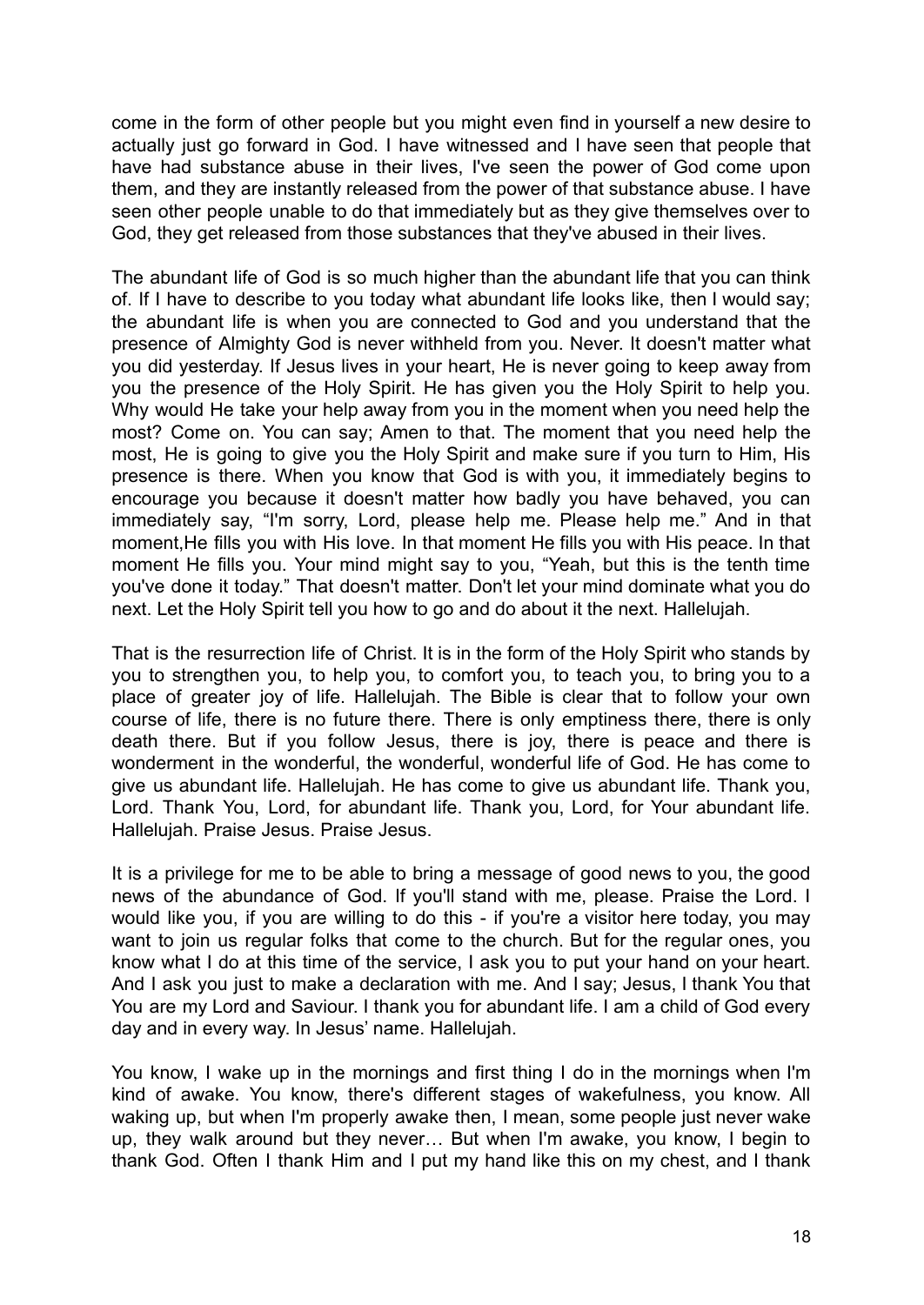Him and I say, "Thank You, Lord, that You live in me. Thank You for the greatness of life that You've given me. Thank You for the abundance of Your Word. Thank You for the goodness that You are to me. I experience Your goodness every day, every way, all the time. I thank You, Lord, that You've given me so many good relationships, so many good people, so many wonderful things. Thank You for an assignment in my life that I'm so full of." There is not one moment in my life that I feel that I'm lacking anything because I'm on assignment for God. At any time when the devil comes to lie to me that maybe I'm lacking something, I shout back at him. I do, I shout at him and say, "You have nothing to say to me. All you want to do is steal, kill and destroy from me. And so, I don't listen to anything you have to say." I tell him he is a liar, he is a thief. I say plainly to him he must *voetsek* (get lost). You know, he must just *hamba, hamba.* You mustn't come and talk to me. He's got nothing to do for me. He has got nothing that he's got anything good planned for me. Any temptation he's got, that seems so good - I know that thing ends in death. There's no good thing there for me. *Hamba, hamba, hamba, voetsek jy.* Get out of my thinking, get out of my life. Get out of my way. I want the God thing for me. I want what God's got for me. Hallelujah.

We are not going to see each other for a couple of weeks. You're going to miss this face. At least in person. You know, you can see it on the digital platforms, Pastor Sharon and I. So take a good look at this gorgeous face. I'm having a good look at your gorgeous faces because I'm going to miss you too. Because there's such wonderful joy in this kind of fellowship, isn't there? Just to have the anointing of God in the gathering together and the bringing together of our meetings. I'm going to miss you for a couple of weeks. But the Lord is already speaking to me and has been speaking to me about *Big and Bold, Version Two in 22*. And we have that word from Brother Jerry about the open hand of God that's come to bless us in 2022. We've got things to do, places to go, things to do for God. Hallelujah. I'm so full of it, I can't hardly wait to get there. Glory to God.

I just want to pray for you and bless you. If you will receive this blessing from the Lord. I want to declare that whatever you're doing over this season that you will consider the life of God as your portion, you will consider His blessing, His peace, His abundance, His life, His joy. Make it yours. Let it be the fullness in your life and in your heart. I pray that whatever you're doing that you are protected in your driving. No weapon formed against you or your family will prosper. I declare that you're blessed in leaving your home and then you'll be blessed coming back into your home. You will go away and you will come and you will find nothing missing and you will find nothing broken. I declare that wherever you are going, there the Spirit of God is. His angels are there to protect you and to make your life joyful and full and blessed in Jesus' name. And I say that no sickness or disease comes upon you, that you are protected by the Word and the blood of Jesus. I speak that the angels of God surround you and are going before you in the name of Jesus to make your path smooth and plain before you. And that you will not allow and the Father will not allow your foot to get caught in a hidden snare. But you will see clearly where you're going and how you're going. And that nothing, no weapon formed against you may prosper. You are blessed in going everywhere you go. In Jesus' name. Please declare with me; *I am the blessed one. I have abundant life. I have peace. I have joy. In Jesus'*